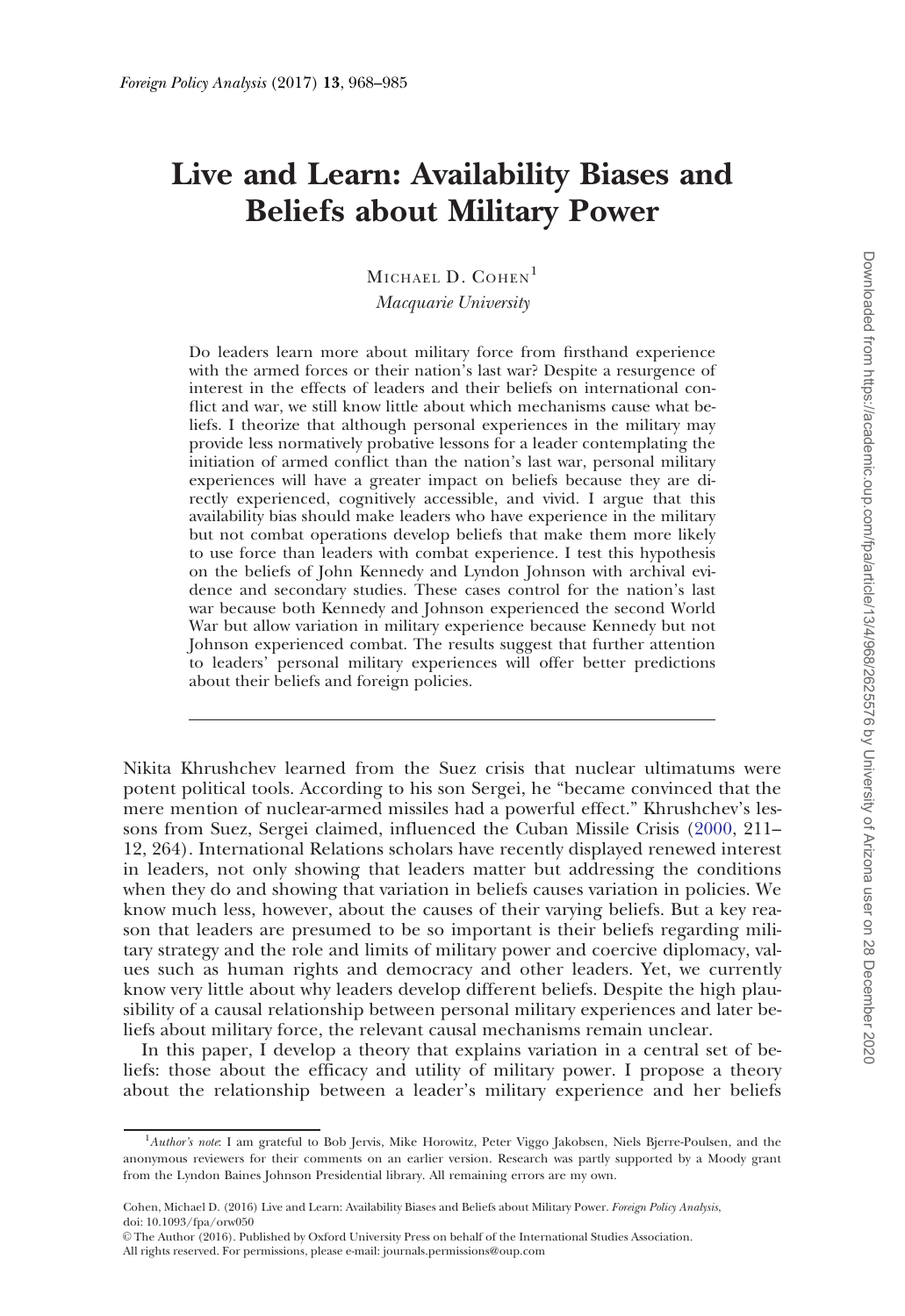about the efficacy and limitations of the initiation of international conflict. The key insight is that leaders, as all people, tend to overlearn from those events that they have personally experienced and underlearn from events that are relevant but that they have not directly experienced. Leaders with experience in the military but not combat should be more likely to develop beliefs that military force can readily and perhaps unproblematically achieve desired geopolitical outcomes than leaders with combat experience.

Leaders who have experienced military combat will tend to learn from botched operations and unexpected escalation of the tendency for military operations to evade centralized control and their typical imprecision in achieving political outcomes. The horrors of war may exacerbate this effect. Such leaders should, at least in democracies where there are no additional institutional incentives to use force, develop circumscribed beliefs that prescribe the use of force under limited conditions and expect it to have mixed effects. Leaders who have experience in the military but not combat, however, will have learned from personal experience about the power projection and destructive capability of the armed services but will not have experienced the limitations, complexities, and horrors of armed conflict. They should develop much more optimistic beliefs about when force should be used and what it will achieve.

I explain why leaders who have military but not combat experience should be more likely to develop these beliefs with reference to what psychologists call the availability heuristic. Empirically, I show that Lyndon Johnson had military but not combat experience in World War II and maintained beliefs about the importance of developing, mobilizing, and often using military force to maintain US security throughout the twenty-five-year period before his decision to escalate the Vietnam War. I also show that John Kennedy had combat experience and believed that the utility of armed force was much more limited. Both leaders exhibited this variation in beliefs in the face of similar experiences of the 1930s. The analysis suggests that leaders are more likely to learn, at least regarding the utility of military power, from personal experiences in the military than otherwise significant national events that they were uninvolved in. The paper shows how leaders learn about a question at the core of International Relations—the utility of military power—and explains the origins of variation in beliefs documented elsewhere ([Saunders 2011\)](#page-17-0).

I first provide a review of the literature on leaders and their beliefs. I next develop a theory about the origins of beliefs about military force and, more specifically, the impact of a leader's personal experiences in the armed services regarding their beliefs about the use of force. In the third section, I test the theory on John Kennedy and Lyndon Johnson.

#### Literature Review: The Causes of Beliefs

Kenneth Waltz influentially argued that the balance of military and economic power explains more of the variance in the outcomes of international political contests than leaders [\(Waltz 2001](#page-17-0), [1979\)](#page-17-0). Subsequent research devoted much more attention to the distribution of power and regime types [\(Mearsheimer 2001;](#page-17-0) [Brooks and Wohlforth 2008](#page-15-0); [Levy and Thompson 2010;](#page-16-0) [Brown, Lynn-Jones, and](#page-15-0) [Miller 1996;](#page-15-0) [Bueno de Mesquita et al. 1999](#page-15-0); [Goemans and Chiozza 2011\)](#page-16-0). But if the distribution of military, economic, and political power shapes and shoves, scholars have begun to address when and how leaders push back. Early research argued that leaders matter by showing that leaders' strategic brilliance (or lack of it) substantially influenced the initiation, evolution, and/or resolution of international conflict ([Byman and Pollack 2001](#page-15-0); [Jervis 2013\)](#page-16-0). A growing body of research showed that leaders' beliefs caused policies regarding the use of military force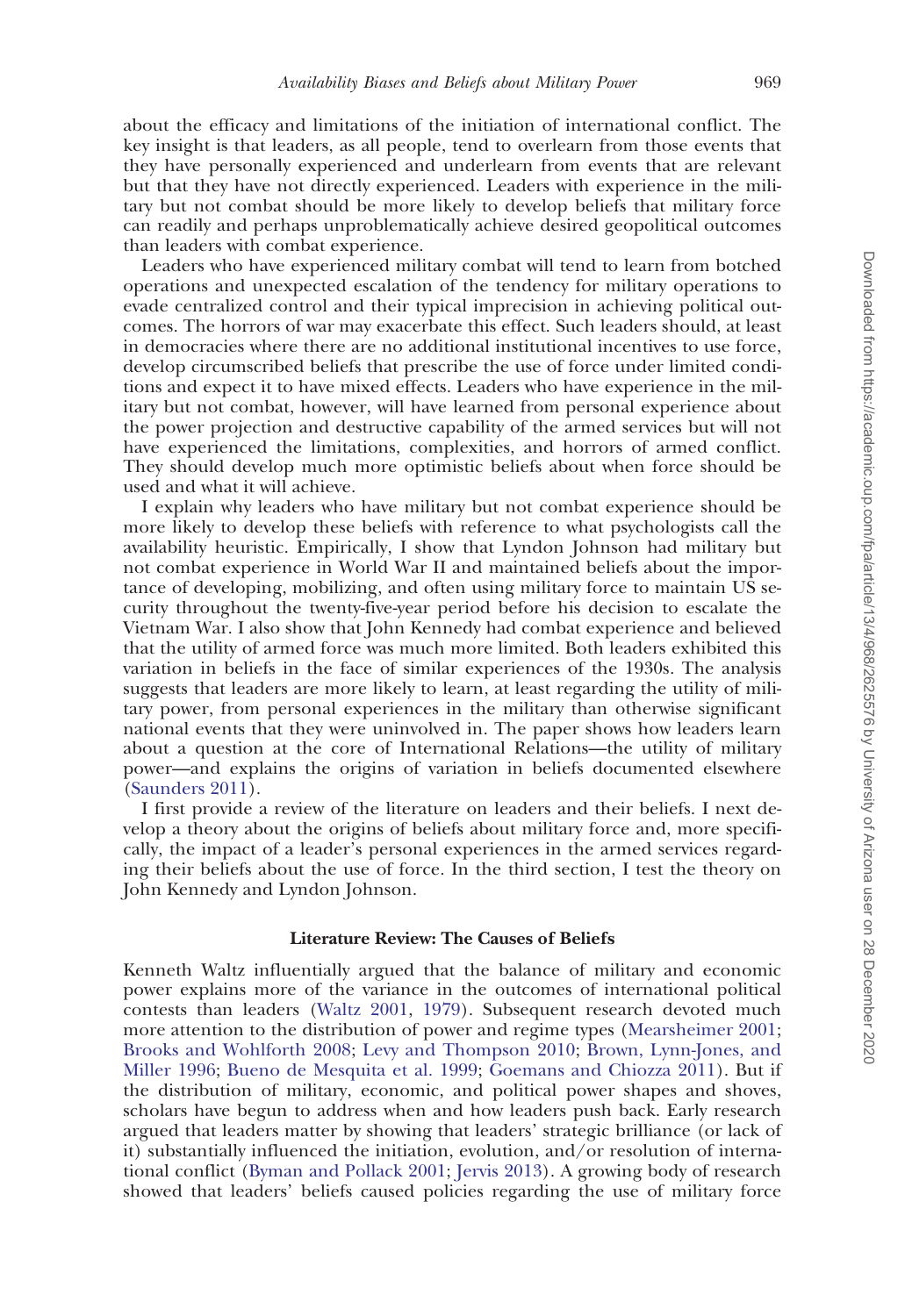([Larson 1985,](#page-16-0) 326; [Johnson and Tierney 2011;](#page-16-0) [Kennedy 2012\)](#page-16-0). We know much less, however, about the causes of these beliefs ([Jervis 2006](#page-16-0)).

One might think that the question of how leaders learn would be one of the oldest in the discipline, but scholars came late to this party. Jervis first proposed that leaders are likely to learn most from events experienced firsthand, early in one's life, or which were politically formative to a nation ([Jervis 1976,](#page-16-0) [2006,](#page-16-0) 239– 69). Other scholars assumed that leaders, being rational, learn from all global or dyadic interactions or at least reach similar conclusions from the same data ([Wagner 1989](#page-17-0), 201; [Tomz 2007](#page-17-0); [Crescenzi 2007](#page-15-0), 384). Most others have questioned this on theoretical or empirical grounds. [Reiter \(1996\)](#page-17-0) found some support for the formative event hypothesis, concluding that when it comes to alliances, leaders remain allied or neutral if that "succeeded" in a previous war but switch policy if it did not. Moreover, later generations of leaders also learned these lessons from such politically formative events. [Khong \(1992\)](#page-16-0) also argued that leaders will learn from analogies associated with formative events. Andrew [Kennedy \(2012\)](#page-16-0) found some support for the personal experience hypothesis, showing that leaders' experiences caused what he calls "national efficacy beliefs," beliefs that a nation is especially adept at performing some political set of tasks. While Mao Zedong's personal successes in the Chinese civil war led him to the belief that coercive diplomacy would be effective in international disputes, Jawaharlal Nehru's successes with nonviolence led him to believe in the effectiveness of diplomacy, nonviolence, and nonalignment. The source of such different beliefs lies in the different experiences of Mao and Nehru, but without further specification one cannot explain why Liu Shaoqi developed different national efficacy beliefs than Mao from the same revolution. Whether variation in beliefs about military power comes from personal experiences or politically formative events remains unclear.

Some research supports the personal experience hypothesis by showing that combat experience correlates with military restraint. [Gelpi and Feaver \(2002\)](#page-16-0) examined the US executive branch and legislature over an almost two-hundred-year period and found that higher numbers of serving war veterans correlated with a reduced probability of U.S. military dispute initiation but a higher probability of escalation with higher levels of force in ongoing disputes. [Horowitz and Stam](#page-16-0) [\(2014\)](#page-16-0) conducted a statistical analysis on more than two and a half thousand leaders between 1875 and 2004 and found that military service without combat experience increases the probability of military dispute and war initiation. Combat experience with no prior military service, however, substantially reduces this probability. [Horowitz and Stam \(2014,](#page-16-0) 533) proposed that "direct exposure to combat is a logical trigger for the type of conservatism that would accentuate planning and arms build-ups but not the use of force." However, they did not examine the causal mechanism linking variation in military experience to variation in beliefs about the use of military force: how military combat causes different beliefs, and why this experience seems to trump politically formative events in influencing beliefs, remains unclear. Developing and testing causal mechanisms about the source of beliefs regarding the use of force surely looms as the next step in the leaders' research program and an important next step for research on the causes of interstate war. Leaders' wartime experiences are a likely source of their beliefs but remain mostly unexamined. This paper fleshes out the causal mechanism between these beliefs and combat experience in greater detail through a core insight from social psychology.

## The Availability Heuristic and Beliefs

A key finding from cognitive psychology is that people tend to be profoundly influenced by events that they have personally experienced. Otherwise relevant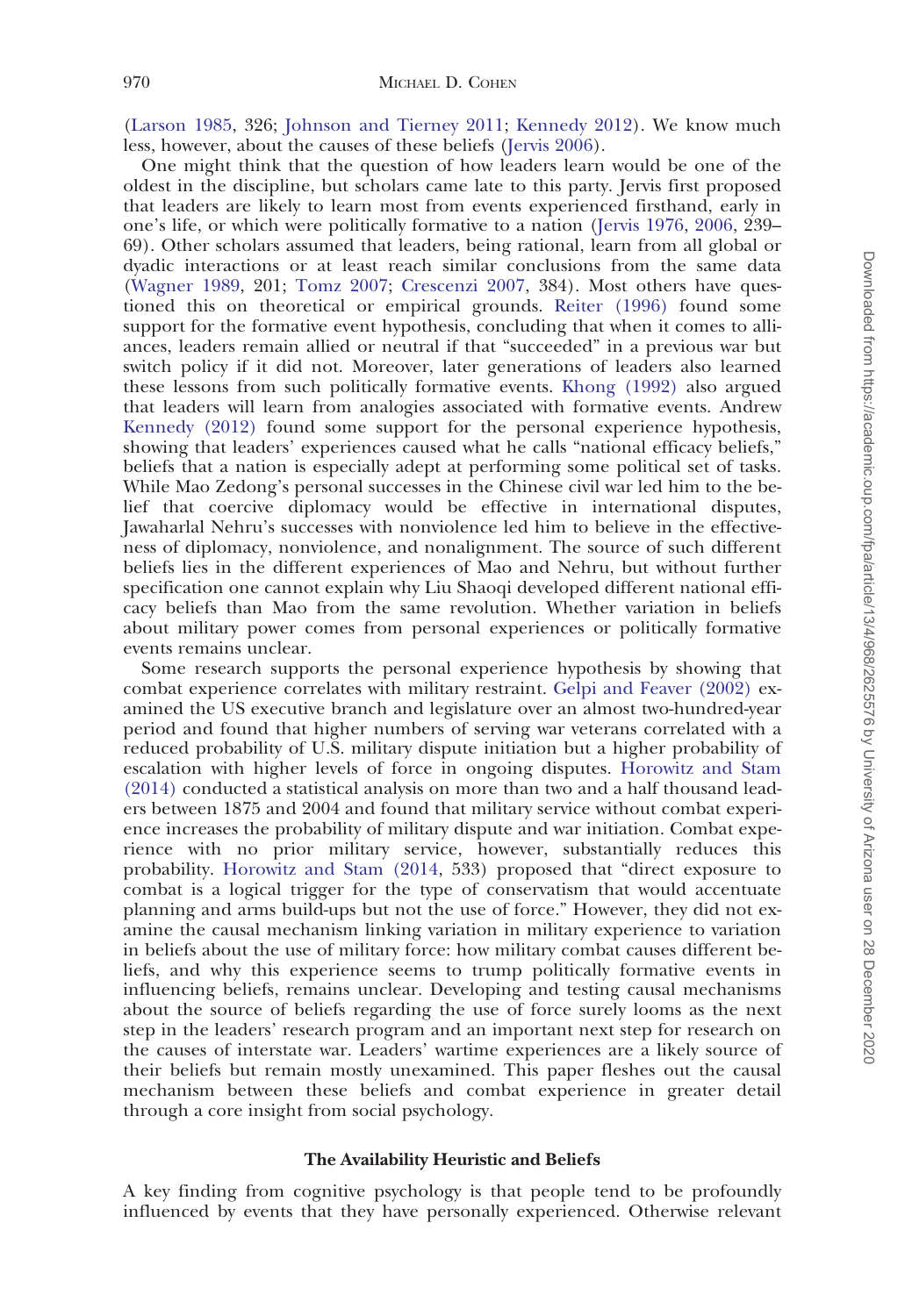information that is not personally experienced tends to be neglected or ignored. The availability heuristic causes people to assess the probability of an event or outcome not by a systematic empirical analysis but rather its ease of mental accessibility. The empirically correct inferential procedure would be to direct sufficient attention to many current, past, or plausible data points to estimate subjective probabilities that are close to objective probabilities. But psychological research has shown that data that are personally experienced and salient, dramatic, and/ or vivid absorb much attention and cause misinterpretation or neglect of often important but less accessible information [\(Kahneman and Tversky 1982](#page-16-0)). According to Fiske and Taylor, "Such data profoundly influence the encoding of external stimuli into internal cognitive representations, and guide interpretation and mental representation of relevant, moderate, and ambiguous stimuli [\(Fiske](#page-16-0) [and Taylor 2008,](#page-16-0) 74)." Kahneman and Tversky explain that the availability heuristic "uses strength of association as a basis for the judgement of frequency:"

Availability is an ecologically valid cue for the judgement of frequency because, in general, frequent events are easier to recall or imagine than infrequent ones. However, availability is also affected by various factors which are unrelated to actual frequency. If the availability heuristic is applied, then such factors will influence the perceived frequency of classes and the subjective probability of events. Consequently, the use of the availability heuristic leads to systematic biases. (1982, 164)

People with more divorced friends tend to estimate the divorce rate at higher levels than those with fewer divorced friends. People tend to overestimate their own contribution to household maintenance and underestimate that of their partner. In the original experiment, subjects could think of more words with specific letters in the first rather than third position although the number of words with the letter in the third position is larger: the first letter of words is more cognitively available than the third letter ([McDermott 2002,](#page-17-0) 31–32). The availability heuristic is used consciously and unconsciously [\(Kahneman 2011,](#page-16-0) 130–31). It has important implications for international politics. Jim Goldgeier, for example, showed that Soviet leaders in the Cold War learned about foreign policy from their successes in consolidating power and neutralizing adversaries when succeeding a dead or deposed leader. The more they relied on coercion and force domestically, the more likely they were to rely on it internationally—often with undesirable and dangerous consequences—because they learned from their cognitively accessible domestic experiences [\(Goldgeier 1994\)](#page-16-0).

Service in the armed forces exposes people to the means to project enormous military power and inflict significant destruction across long distances. Military combat is about as direct and cognitively accessible an experience regarding the use of force as one can have and tends to involve the loss of control, unexpected escalation, shocking and often very costly screw-ups, and bloody horrors of war that all pose severe constraints on the use of military force to realize political objectives. Of particular importance are the often costly, unintended effects and failed missions that military operations frequently exhibit. Costly shortcomings and screw-ups will likely be very vivid and cognitively accessible, teaching direct participants of the limits inherent in and imprecise nature of military operations. Leaders who have experienced military combat should develop beliefs that the use of force, at least during peacetime or crises, is rarely a cure-all to a nation's security challenges and may have limited effects under only some conditions. There are strong reasons to expect that, although a leader's combat experience may provide less guidance regarding decisions to initiate a conflict or war than her nation's last war, leaders who have experienced combat will believe that the use of military force will tend to have mixed or at least complicated effects on national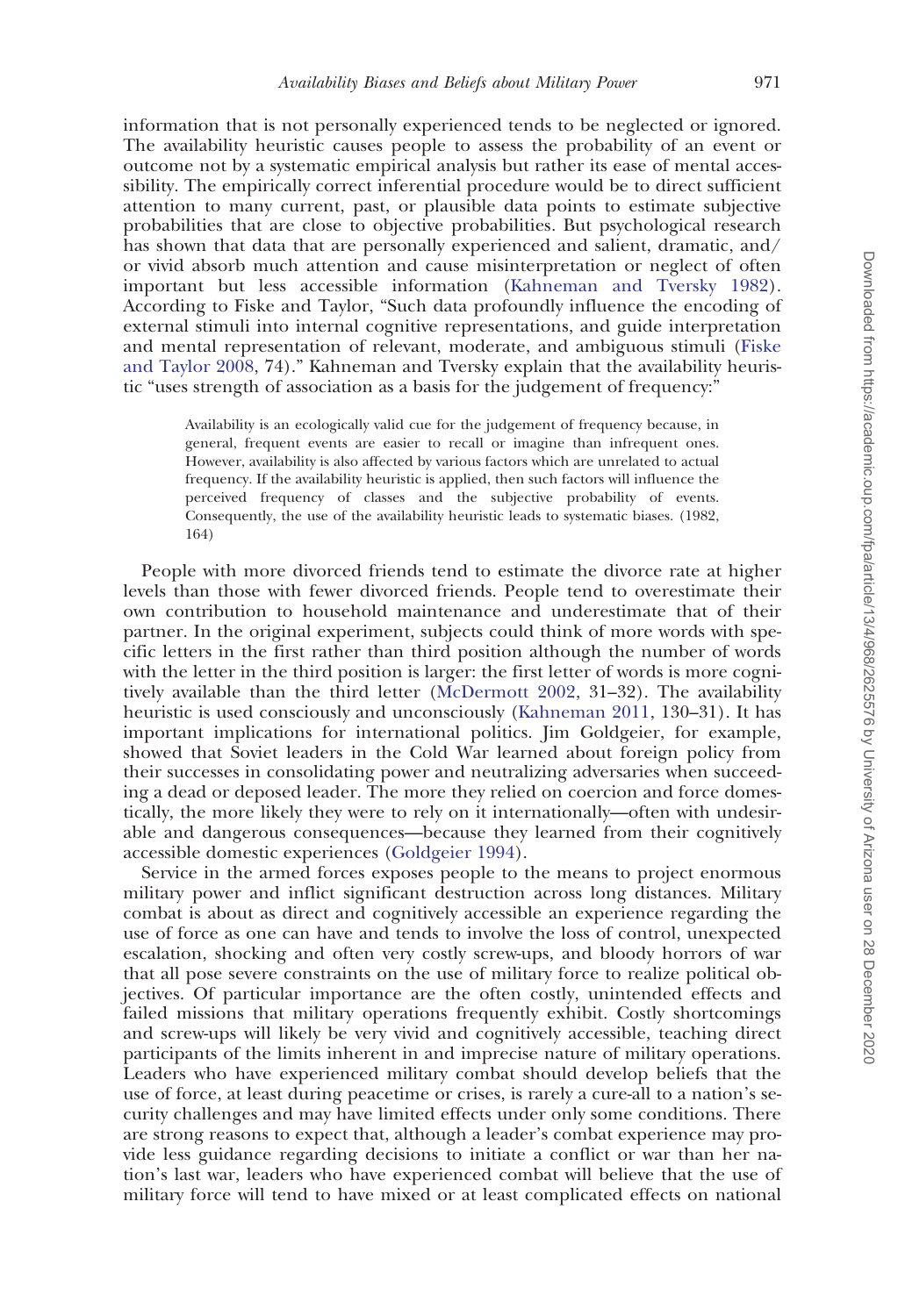security. Thus, Eisenhower explained that "I fought in the war but I fear war very much and would like to do everything possible to avoid it" ([Khrushchev 2007,](#page-16-0) 171). In Janowitz's survey of military personnel, for example, one respondent attributed "intimate knowledge of the horrors of modern warfare" to "recent combat experience" [\(Janowitz 1960,](#page-16-0) 230).

Of course, beliefs about the use of force during wartime should be different because calculations to strike first involve raising the probability of escalation and destruction, whereas ongoing conflicts have already escalated. It is unclear whether combat experience makes leaders less likely to escalate ongoing conflicts. Thus, while Winston Churchill had extensive military experience by May 1940, Britain had already entered a world war in which Nazi Germany had conquered Poland and Denmark. Moreover, beliefs about the initiation of armed conflict are distinct from coercive threats that may be cheaper. Dwight Eisenhower issued several threats that he might use nuclear weapons under some conditions but was generally wary of authorizing the use of force. The effect of combat experience on the probability of issuing coercive threats rather than using force is not clear.

Leaders who have been exposed to the sheer destructive potential of the Armed Forces but not the complications of armed conflict should learn that military power has much greater potential. They will not learn about the limits of military power because combat experiences will be less vivid and cognitively accessible. While they will have been exposed to the same information, their exposure to military power but not combat will cause them to place much greater faith in military power and military operations. They should develop beliefs that prescribe military force, at least during peacetime, much more readily to solve more problems and expect it to have generally high or at least significant effects. Thus former President George W. Bush was commissioned into the Texas and Alabama Air National Guard but did not experience combat and authorized the 2003 military intervention in Iraq, and seems to have generally held high expectations regarding the promise of military power. Experiments have shown that providing information designed to influence one's overall evaluation of nuclear power systematically influences its perceived risks and benefits [\(Finucane et al. 2000](#page-16-0)). Positive information causes people to believe the benefits are high and the risks low; negative information causes people to believe the benefits are low and the risks high. The availability heuristic suggests that leaders should learn much more from their own experiences with the military than their nation's last war and suggests two hypotheses:

Hypothesis 1: Leaders who have military but not combat experience should believe that displays and uses of military power will be central and effective tools to achieve security. Hypothesis 2: Leaders who have military and combat experience should believe that displays and uses of military power will have limited and/or mixed effects.

Leaders' willingness to use force, however, depends not only on prior combat experience but also on whether leaders need to use force to remain in office. An alternative explanation is that regime type accounts for the effect of combat experience on dispute and war initiation. Leaders in autocratic and military regimes face greater institutional incentives for dispute initiation than those in democracies. Thus, [Horowitz and Stam \(2014](#page-16-0), 546–47) found that the effect of military but not combat experience on conflict initiation is greater in autocracies and has a similar effect to no military experience as regimes democratize. But military but not combat experience still has an effect in democracies, and the causal mechanism remains unspecified. Moreover, it is possible that greater amounts of combat experience might trump any conflict-inducing effects of regime type because the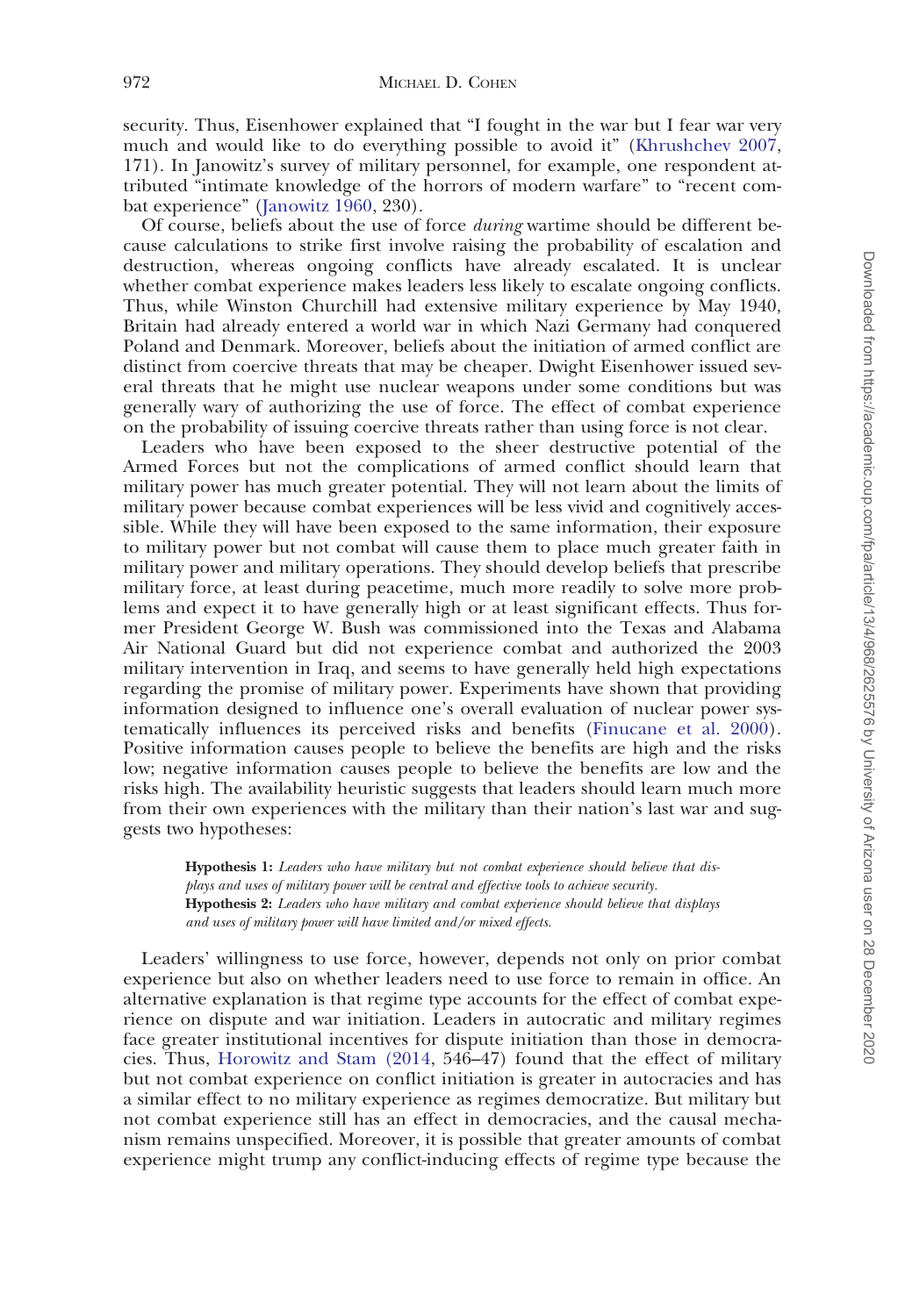noneffect of combat experience on war initiation in autocracies is an aggregate effect. Nikita Khrushchev proclaimed that

I know what the word "war" means, I saw death in the eyes, in Stalingrad I saw squares filled with corpses of Germans starved to death. I participated in the battle of Kursker Bogen, which began on July 5, 1943 and was the most horrific battle of World War II. We oppose war and therefore we do not intend to attack anyone.<sup>2</sup>

Khrushchev rarely and begrudgingly used force abroad and, rather, issued many coercive threats. Horowitz and Stam suggest that leaders' willingness to use force depends on combat experience and domestic institutional incentives, but Khrushchev's case suggests that in some cases combat experience might trump institutional dynamics. The cases addressed here address the role of combat experience on beliefs about military power in democracies. Properly addressing the role of institutions and personal experience requires disaggregating combat experience to address the effects of different levels of different types of military service.

Do availability biases cause leaders' beliefs about military force? Leaders' prior military experiences offer a fertile ground for research on the causes of leaders' beliefs but have surprisingly been mostly neglected. One way to test this is to address the sources of a belief that there are strong grounds to believe influenced a leader's policy. Case studies allow an examination of beliefs and their role in causal mechanisms linking leaders and decisions to go to war that statistical approaches tend to neglect. I selected John Kennedy and Lyndon Johnson for three reasons. First, extant scholarship has shown that leaders' beliefs influence their policy choices [\(Khong 1992;](#page-16-0) [Saunders 2011\)](#page-17-0). While Saunders has addressed whether they believed threats emanated from domestic political institutions and the consequences of these beliefs on their intervention strategy, I address the causes of their different beliefs about the potency of military power through examining their prepresidential experiences in the early 1940s Pacific War. To show the effect of military experience, I also document other beliefs, such as the nuclear balance. Second, there is a rich archival record that documents beliefs shared with trusted advisers and friends about the use of force before and after combat experiences, controlling for the possibility that beliefs reflect other preferences or decisions [\(Levy 1994](#page-16-0)). Third, comparing Johnson with Kennedy offers a research design that controls for experiences in the last war but isolates the effect of military experience by allowing it to vary. One could try to directly test the effect of the nation's last war on beliefs through controlling for military experience, but two leaders from the same generation would rarely exhibit different recent national wars. Johnson and Kennedy both experienced the "lessons of Munich": both men were at their most impressionable ages by 1938. Johnson was thirty years old, and Kennedy twenty-one. Both served in the military in World War II in the Pacific, but only Kennedy experienced combat.

If the availability bias influences leaders' beliefs about military force, Johnson should have had different beliefs than Kennedy. If the hypotheses are correct, Johnson should have consistently believed that the development, mobilization, and occasional use of US military power would be necessary to maintain US security, especially regarding Vietnam in 1965, where the threat of escalation to world war was relatively low and the United States possessed vastly substantial conventional military power [\(Betts and Gelb 1979;](#page-15-0) [Kaiser 2000;](#page-16-0) [Logevall 1999\)](#page-16-0). He should have been deferential to the military regarding decisions to initiate conflict before and during his presidency. Kennedy, on the other hand, should have believed that the effects of military power were generally more mixed and should

<sup>2</sup> Italian Prime Minister Fanfani's visit to Moscow, August 1961, Cold War International History Project, [http://digitalarchive.wilsoncenter.org/document/113361.pdf?v](http://digitalarchive.wilsoncenter.org/document/113361.pdf?v&hx003D;1fda073167a210c488c487cd831b57e0,9)=[1fda073167a210c488c487cd831b57e0,9.](http://digitalarchive.wilsoncenter.org/document/113361.pdf?v&hx003D;1fda073167a210c488c487cd831b57e0,9)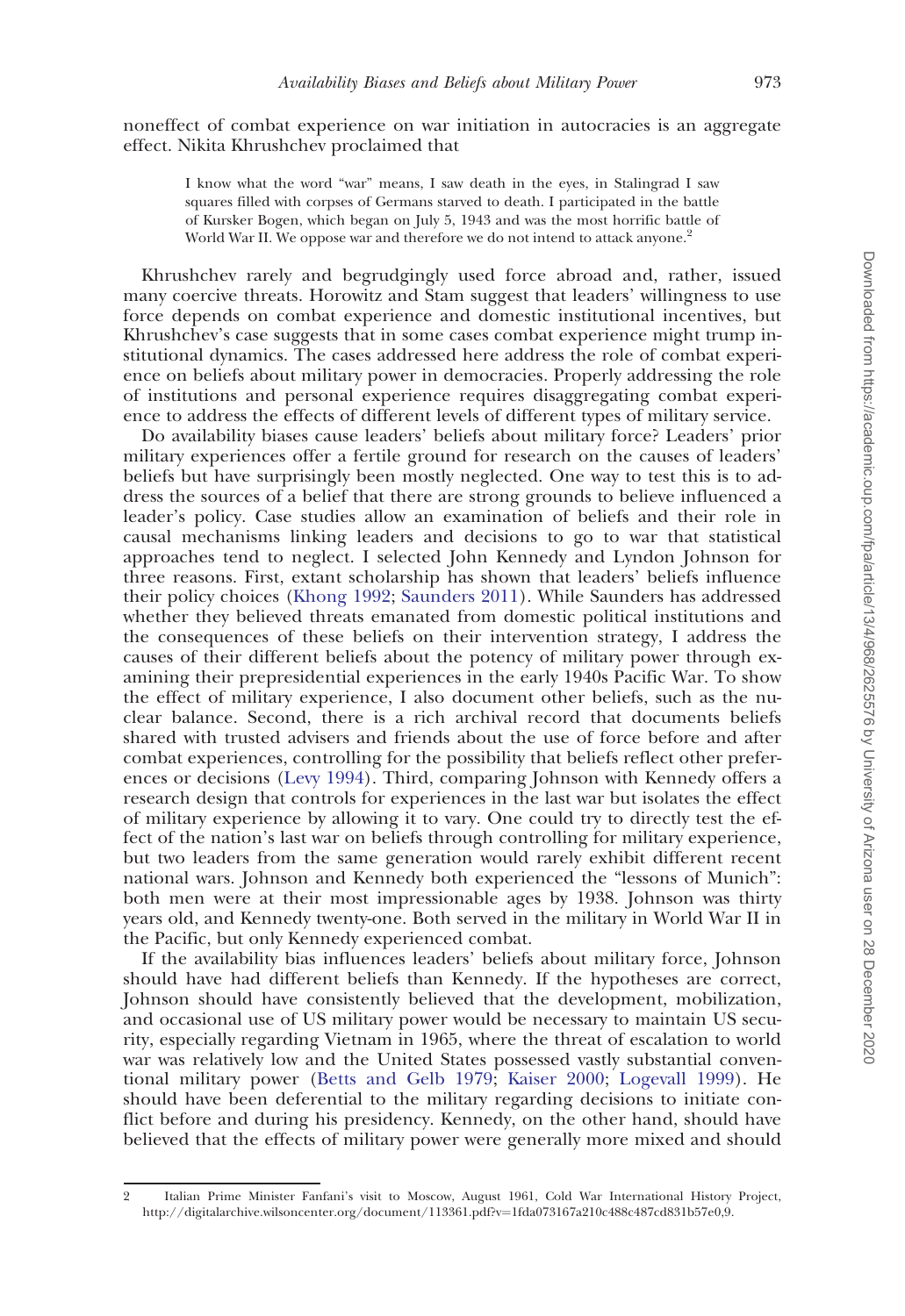have believed that military power was no cure-all to the South Vietnamese regime and US interests in the region.

# John Kennedy's Pre-Presidential Beliefs

When Kennedy first saw the remnants of the US South Pacific fleet, including the carrier Saratoga, he apparently excitedly exclaimed, "What a sight!" [\(Hamilton](#page-16-0) [1992](#page-16-0), 530). A Japanese attack on his transport ship at the beginning of his time in the Pacific theater almost killed him and was a typical example of the surprises, unexpected destruction, and limits of military power in armed combat. He seems to have learned about this from the incident. Kennedy's patrician background and Harvard education cannot explain why he became much more cautious about military power after experiencing combat:

They dropped all around us—and sank a destroyer next to us but we were O.K. During a lull in the battle—a Jap parachuted into the water—we went to pick him up as he floated along—and got within about 20 yd. of him. He suddenly threw aside his life-jacket  $+$  pulled out a revolver and fired two shots at our bridge. I had been praising the Lord  $+$  passing the ammunition right alongside—but that slowed me a bit—the thought of him sitting in the water—battling an entire ship. We returned the fire with everything we had—the water boiled around him—but everyone was too surprised to shoot straight. Finally an old soldier standing next to me—picked up his rifle—fired once—and blew the top of his head off. He threw his arms up plunged forward  $+$  sank—and we hauled our ass out of there.... It brought home very strongly how long it is going to take to finish the war. [\(Hamilton 1992,](#page-16-0) 531; [Donovan 2001,](#page-15-0) 3–4).

[Dallek \(2003,](#page-15-0) 90) concluded that Kennedy's seventeen months in the Pacific "dramatically changed his outlook on war and the military." He admitted to former lover Inga Arvad that his war experience shocked his "greatly illusioned mind" ([Hamilton 1992](#page-16-0), 533). Kennedy himself later admitted that "I was shaped by the hand of fate moving in World War II" [\(Renehan 2002](#page-17-0), 2).

His first letter to his parents after a Japanese destroyer sunk his PT boat, written on September 12, 1943, revealed his disgust at war's human destruction and questions about the efficacy and utility of the military effort in the Pacific:

Losing those two men...it certainly brought home how real the war is.... When I read that we will fight the Japs for years if necessary and will sacrifice hundreds of thousands if we must—I always like to check from where he is talking—it's seldom out here. ([Ballard and Morgan 2002,](#page-15-0) 120–21)

He wrote that observing the grave of his old friend near the beach was "about the saddest experience I've ever had" ([Dallek 2003,](#page-15-0) 91). Kennedy's subsequent squadron commander believed that "there was a serious side to Kennedy that started evolving at that time that had not existed before":

We were kind of a happy-go-lucky bunch down there in the Solomons—"knights of the sea" and all that crap...whereas in reality it had become a dirty, minor war.... His evacuation of the wounded marines off Choiseul...when one of the marines died on his bunk...it made him grow up emotionally at that time. ([Hamilton 1992,](#page-16-0) 623, 656)

Kennedy wrote to his brother that I'd like to know what the hell I'm doing out here. They tell us...that our sisters and younger brothers will be safe and secure. Frankly I don't see it quite that way. [\(Donovan 2001,](#page-15-0) 186)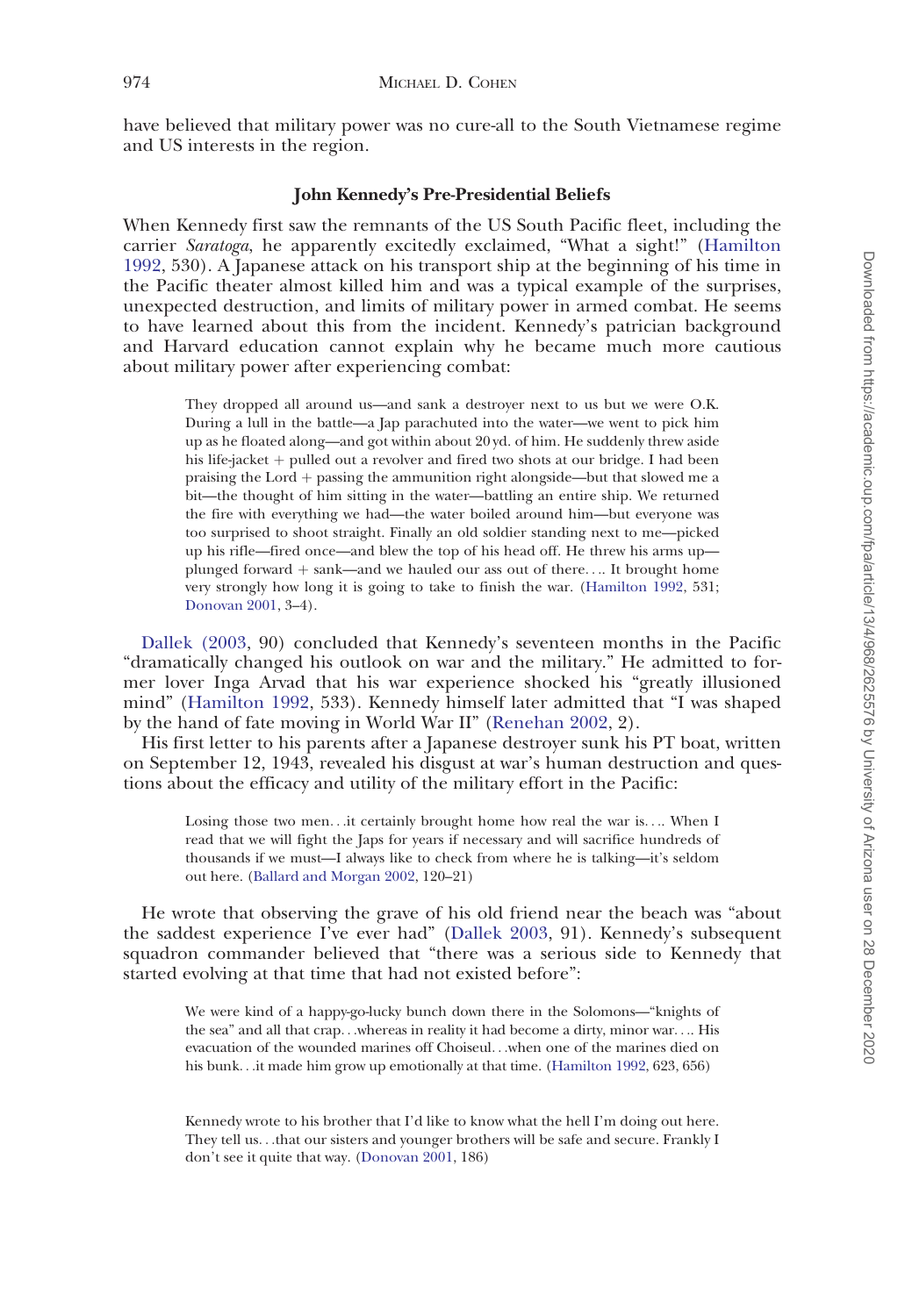Hamilton concluded that since arriving in the Solomons, Kennedy had learned a great deal about war and the "futility that characterised so much of human conflict: the happy-go-lucky camaraderie of his early PT-boat days was over" ([Hamilton 1992,](#page-16-0) 526, 631, 656). According to Arvad, whom he saw immediately after leaving the Pacific in 1944, he was "jaded by combat and embittered." He had learned the "bitter reality of war" through the "firsthand experience of war that would probably never be erased" and suffered the "loss of many illusions" ([Cahan 1992;](#page-15-0) [Hamilton 1992](#page-16-0), 637–38). He wrote to Arvad in September 1943 that

the war goes slowly here.... Munda or any of those spots are just God damned hot stinking corners of small islands in a group of islands in a part of the ocean we all hope never to see again.... To see that by dying at Munda you are helping to insure peace in our time takes a larger imagination than most men possess. ([Hamilton](#page-16-0) [1992,](#page-16-0) 616)

He developed skepticism of the military and was deeply wary of MacArthur's strategy, writing that "this island to island stuff isn't the answer: if they do that the motto out here 'The Golden Gate by '48' won't even come true" ([Hamilton 1992,](#page-16-0) 536). He believed that US strategy neglected the importance of air supremacy, writing to his parents that "the Navy's hand was forced due to the speed with which the Japs were building Henderson [air]field: U.S. forces just moved in ready or not. The Marines took a terrific beating."<sup>3</sup> He complained about a "bureaucratic attitude," pointing out that "they're losing ships, in effect, by what seems from the outside to be just inertia up high."<sup>4</sup> He was also critical of the wider chain of command, writing that "they have brought back a lot of old captains and commanders from retirement and stuck them in as heads of these ports and they give the impression of their brains being in their tails."<sup>5</sup> He later recalled that some senior navy officers "left something to be desired in their leadership qualities," which caused "the Navy to screw up everything they touch" [\(Dallek](#page-15-0) [2003](#page-15-0), 93–94). He wrote to a friend that "God save this country of ours from those patriots whose war cry is 'what this country needs is to be run with military efficiency'" ([Dallek 2003](#page-15-0), 99).

It is possible that Kennedy became frustrated with the use of PT boats. His fellow officer and squadron commander accurately noted that "PTs really didn't do a hell of a lot, to be honest" and that by 1943 "their role had to all intents and purposes been taken over by surface ships and aircraft" [\(Hamilton 1992,](#page-16-0) 631). The PT boats' torpedoes were no match for Japanese cruisers; their wooden hulls and highly flammable gas tanks made them vulnerable and ineffective, and in four months in the Solomons they sank only one Japanese destroyer and a submarine. Around the time of the sinking of PT-109, a commander had recommended their withdrawal from the area [\(Hamilton 1992](#page-16-0), 608). Kennedy wrote to his sister that "the glamor of PTs just isn't except to the outsider" [\(Dallek 2003,](#page-15-0) 94).

After returning home, Kennedy declared the limits of US power and questioned the further persecution of the war in his first public speeches. He emphasized that "I look at a map and think how long it took us to get from Guadalcanal to Bougainville, and I realize it's going to be a long war" ("[Long Pacific War](#page-16-0)" [1944](#page-16-0)). In early 1945, he declared that "the war makes less sense to me now than it

<sup>3</sup> Joseph Kennedy Personal Papers. Family, 1888–1973. Family Correspondence, 1923–1968. 1943: January– May. JPKPP-002-007. John F. Kennedy Presidential Library, [http://www.jfklibrary.org/Asset-Viewer/Archives/](http://www.jfklibrary.org/Asset-Viewer/Archives/JPKPP-002-007.aspx) [JPKPP-002-007.aspx.](http://www.jfklibrary.org/Asset-Viewer/Archives/JPKPP-002-007.aspx)

<sup>4</sup> Papers of John F. Kennedy, Personal Papers, Correspondence, 1943–1952: Personal. Family, 1943, John F. Kennedy Library, [http://www.jfklibrary.org/Asset-Viewer/Archives/JFKPP-005-001.aspx.](http://www.jfklibrary.org/Asset-Viewer/Archives/JFKPP-005-001.aspx)

<sup>5</sup> Joseph Kennedy Personal Papers. Family, 1888–1973. Family Correspondence, 1923–1968. 1943: January– May. JPKPP-002-007. John F. Kennedy Presidential Library, [http://www.jfklibrary.org/Asset-Viewer/Archives/](http://www.jfklibrary.org/Asset-Viewer/Archives/JPKPP-002-007.aspx) [JPKPP-002-007.aspx.](http://www.jfklibrary.org/Asset-Viewer/Archives/JPKPP-002-007.aspx)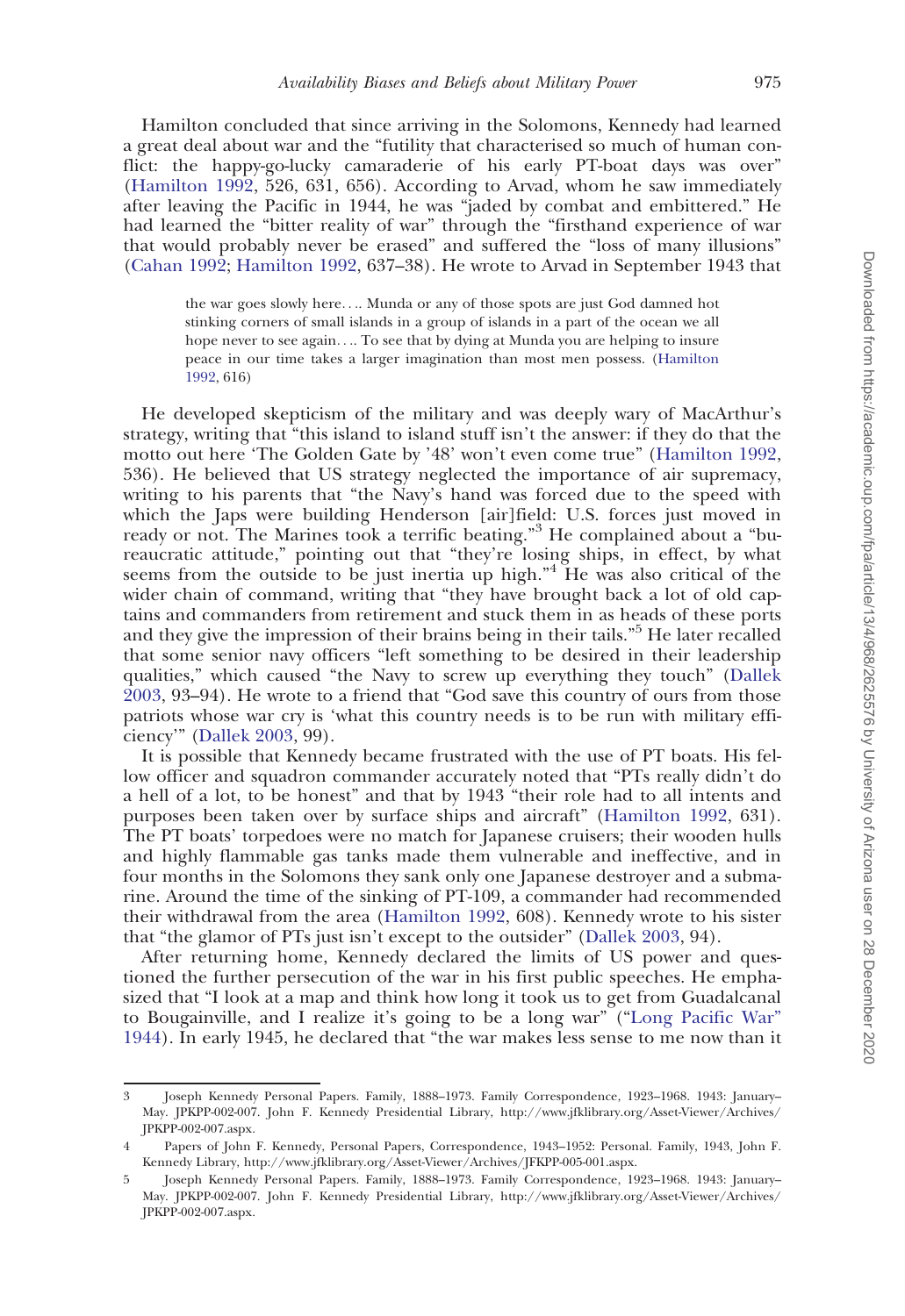ever made and that was little enough—and I should really like—as in my life's goal—in some way and at some time to do something to help prevent another" ([Hamilton 1992,](#page-16-0) 677–78). While he had written in May 1940 that "failure to build up her armaments has not saved England from a war, and may cost her one," Kennedy's father claimed in early 1945 that he "felt so strongly about the question of rearmament," writing an article, "Let's Try an Experiment for Peace," that was a sharp departure from his earlier call to arms [\(Dallek 2003](#page-15-0), 113; [Hamilton 1992,](#page-16-0) 688). Reporting at the UN conference in San Francisco, he concurred with the claim that "if they just fix it so that we don't have to fight any more—they can count me in."

Kennedy committed a significant portion of his foreign policy effort as congressman and senator to the Third World and the challenges that weak political institutions there posed to communist guerilla insurgencies and takeovers. As early as 1954, he questioned how "the Dulles policy and its dependence upon the threat of atomic retaliation will fare in these areas of guerilla warfare" ([Kennedy](#page-16-0) [1964](#page-16-0), 994). This more careful attention to the logic of military operations that Johnson neglected would stay with Kennedy throughout his career and became a key theme in his approach to Vietnam. [Dallek \(2003,](#page-15-0) 167) noted that these beliefs were genuine interests and not politically motivated. A key theme throughout his speeches and writings is the limits of US military power in managing conflict. He proclaimed that "of equal importance to military action [in the Iran crisis] is the development of techniques by which we might adjust the internal instability that creates a special threat to the security of the Middle East."<sup>6</sup> He reported after returning home that "communism cannot be met effectively by merely the force of arms. It is the peoples themselves that must be led to reject it [\(Saunders 2011,](#page-17-0) 97)." He warned against neglecting the complex domestic roots of nationalism: communism had to be engaged, he argued, "not only through reliance on the force of arms. The task is rather to build strong native non-communist sentiment."<sup>7</sup>

In 1957, he told Congress that if they ignored local desires for political autonomy "no aggrandizement of armaments, no new pacts or doctrines or high-level conferences can prevent further setbacks to our course and to our security" ([Kennedy 1964,](#page-16-0) 511). In 1958, he noted that the Democratic Party had "tended to magnify the military challenge to the point where equally legitimate economic and political programs have been obscured" ([Dallek 2003](#page-15-0), 223). In a major Senate speech regarding India in 1958, he claimed that "a purely military response" to the Middle East and Asia would be an "illusory breakwater" ([Kennedy](#page-16-0) [1964](#page-16-0), 593). He argued that "political balance and social stability...provide the true defense against Communist penetration" ([Kennedy 1964,](#page-16-0) 607). In 1959, he announced in a major speech that the "economic gap" was an "equally clear and present danger to our security" as the missile gap [\(Kennedy 1964](#page-16-0), 789). He elsewhere stated that military support "could be wiped out overnight by popular discontent with the effects of overemphasis on military preparedness" ([Saunders](#page-17-0) [2011](#page-17-0), 100). He pointed out that if military contributions were channeled toward political development "our military assistance can leave a permanently good social impress" ([Saunders 2011](#page-17-0), 101). As ever, he cautioned against a heavy reliance on military power and emphasized the local and nationalist roots of Washington's Third World threats. A Secret Service agent on Kennedy detail from 1960 to 1963 claimed that Kennedy's combat experience taught him

<sup>6</sup> John F. Kennedy, Speech to Massachusetts Federation of Taxpayers Associations, April 21, 1951, Pre-Presidential Papers–House Files, Box 95, John F. Kennedy Library, 1–5, [http://www.jfklibrary.org/Research/](http://www.jfklibrary.org/Research/Research-Aids/JFK-Speeches/Boston-MA-Mass-Federation-of-Taxpayers_19510421.aspx) [Research-Aids/JFK-Speeches/Boston-MA-Mass-Federation-of-Taxpayers\\_19510421.aspx](http://www.jfklibrary.org/Research/Research-Aids/JFK-Speeches/Boston-MA-Mass-Federation-of-Taxpayers_19510421.aspx).

<sup>7</sup> Radio Speech reporting on Middle and Far East trip, [http://www.jfklibrary.org/Research/Research-Aids/](http://www.jfklibrary.org/Research/Research-Aids/JFK-Speeches/United-States-Senate-Indochina_19540406.aspx) [JFK-Speeches/United-States-Senate-Indochina\\_19540406.aspx.](http://www.jfklibrary.org/Research/Research-Aids/JFK-Speeches/United-States-Senate-Indochina_19540406.aspx)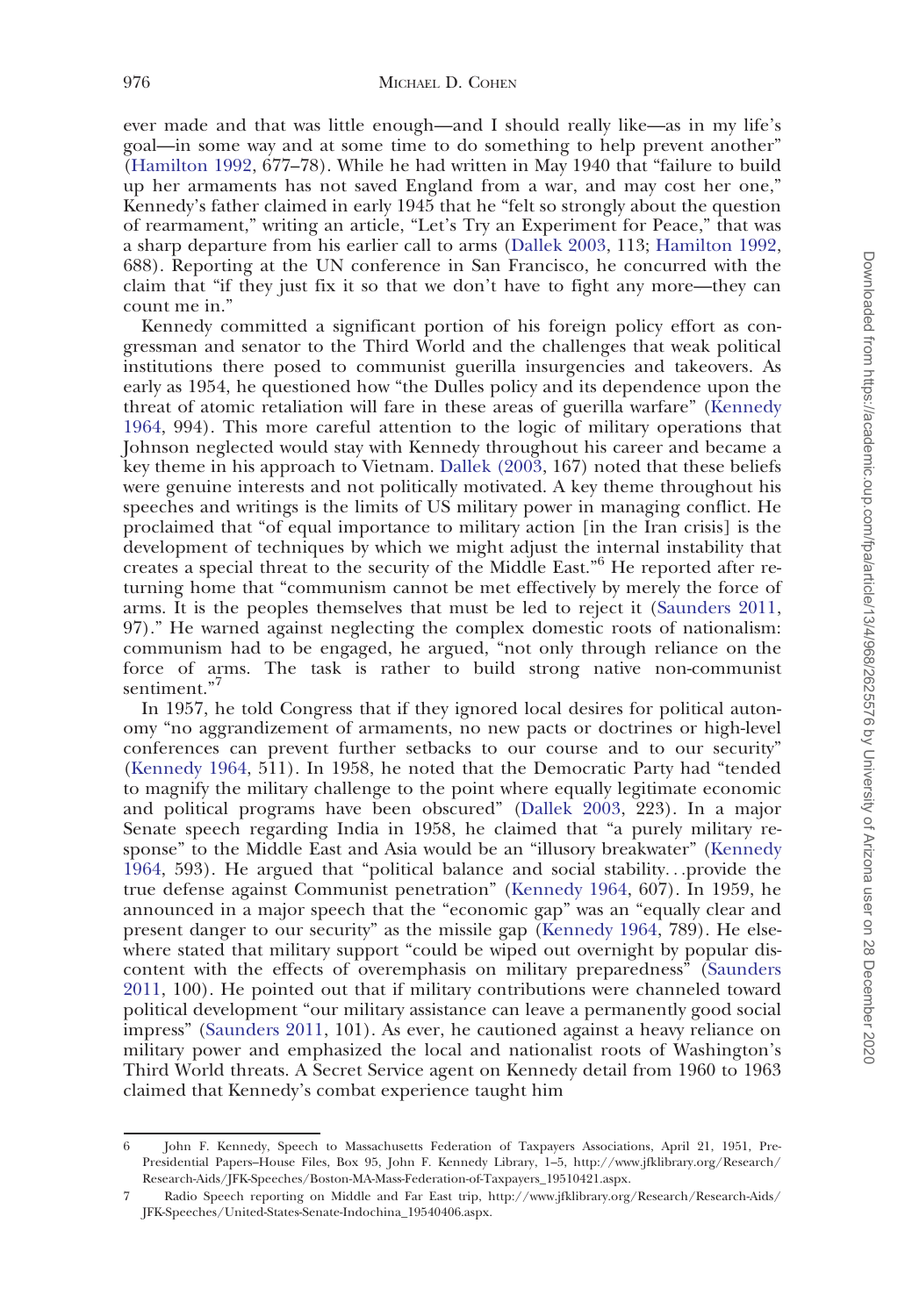that at a moment's notice things can go from better to worse. It really made him understand how a group that big has to work together to be successful at whatever they're doing.... He knew what it was like to be in combat, and under fire, and I'm sure that made him apprehensive about putting anybody else in that position. ([Doyle 2015](#page-16-0), 257–58).

## John Kennedy's Presidential Beliefs

Kennedy's beliefs regarding the imprecision of military operations were reinforced by the failed operation to topple Fidel Castro's regime in Cuba and the dangerous hawkish preferences of his military advisers during the Cuban Missile Crisis. The former reinforced his mistrust of the military, causing him to isolate the Joint Chiefs of Staff, whom he blamed for bad information about the probability of its success, and appoint his trusted adviser Maxwell Taylor, who as chairman had called for a more flexible posture in the face of the limits of military power. In 1961, he claimed that "they always give you their bullshit about their instant reaction and split-second timing, but it never works out. No wonder it's so hard to win a war" ([Doyle 2015](#page-16-0), 257). As late as 1963, he told Mike Mansfield that, regarding test ban negotiations, "the chiefs have always been our problem" ([Dallek 2003,](#page-15-0) 622). Speaking of the U-2 crisis, he noted that "there's always somebody who doesn't get the message" [\(O'Donnell 1983](#page-17-0), 393). While Johnson urged a tough line on Berlin to display resolve, Kennedy told a close aide in August 1961 that "it seems particularly stupid to risk killing a million Americans over an argument about access rights on an Autobahn" and admitted that he was "almost a peace-at-any-price President" ([O'Donnell 1983,](#page-17-0) 299; [Schlesinger 1978](#page-17-0), 430).

While both Kennedy and Johnson spent heavily on defense, Kennedy had very different views on Vietnam and wondered whether propping up the government in Saigon was a key US interest [\(Kaiser 2000,](#page-16-0) 247). In a message to Congress in May 1961, Kennedy noted that the United States "would be badly mistaken to consider their problems in military terms alone."<sup>8</sup> As early as 1954, Kennedy told the US Senate that "no amount of American military assistance in Indochina can conquer an enemy which is everywhere and at the same time nowhere": a military intervention would be "dangerously futile and self-destructive."<sup>9</sup> During the Dienbenphu crisis, he argued that American intervention would be useless without independence and reform ([Kennedy 1964](#page-16-0), 284–94). He insisted that development of the Vietnamese army was not enough and that the United States had to offer "a political, economic and social revolution far superior to anything the Communists can offer" ([Froman 1991,](#page-16-0) 24).

Fredrik Logevall pointed to a shift whereby problems went from being perceived by the president as "political and in the South" to "military and in the North" ([Logevall 1999](#page-16-0), 122–23). Howard Jones boldly argued that Kennedy's withdrawal plan was not "contingent on military victory: it was unconditional" ([Jones](#page-16-0) [2003](#page-16-0), 383; [Porter 2005,](#page-17-0) 175). For [Logeval \(1999](#page-16-0), 40, 43–49), while Kennedy sought victory in Vietnam from day one to the end, he "always had deep doubts about the enterprise, and deep determination to keep it from becoming an American war."

Kennedy was attentive to the local roots of the insurgency and saw a limited role for more conventional displays of force. Johnson was prepared to commit American troops as a show of resolve to the Soviet Union and China

<sup>8</sup> John F. Kennedy, "Special Message to the Congress on Urgent National Needs," May 25, 1961, in Public Papers of the Presidents of the United States: John F. Kennedy, 1961, 399–400, [http://www.jfklibrary.org/Research/](http://www.jfklibrary.org/Research/Research-Aids/JFK-Speeches/United-States-Congress-Special-Message_19610525.aspx) [Research-Aids/JFK-Speeches/United-States-Congress-Special-Message\\_19610525.aspx.](http://www.jfklibrary.org/Research/Research-Aids/JFK-Speeches/United-States-Congress-Special-Message_19610525.aspx)

<sup>9</sup> John F. Kennedy, "The War in Indochina," [http://www.jfklibrary.org/Research/Research-Aids/JFK-](http://www.jfklibrary.org/Research/Research-Aids/JFK-Speeches/United-States-Senate-Indochina_19540406.aspx)[Speeches/United-States-Senate-Indochina\\_19540406.aspx](http://www.jfklibrary.org/Research/Research-Aids/JFK-Speeches/United-States-Senate-Indochina_19540406.aspx).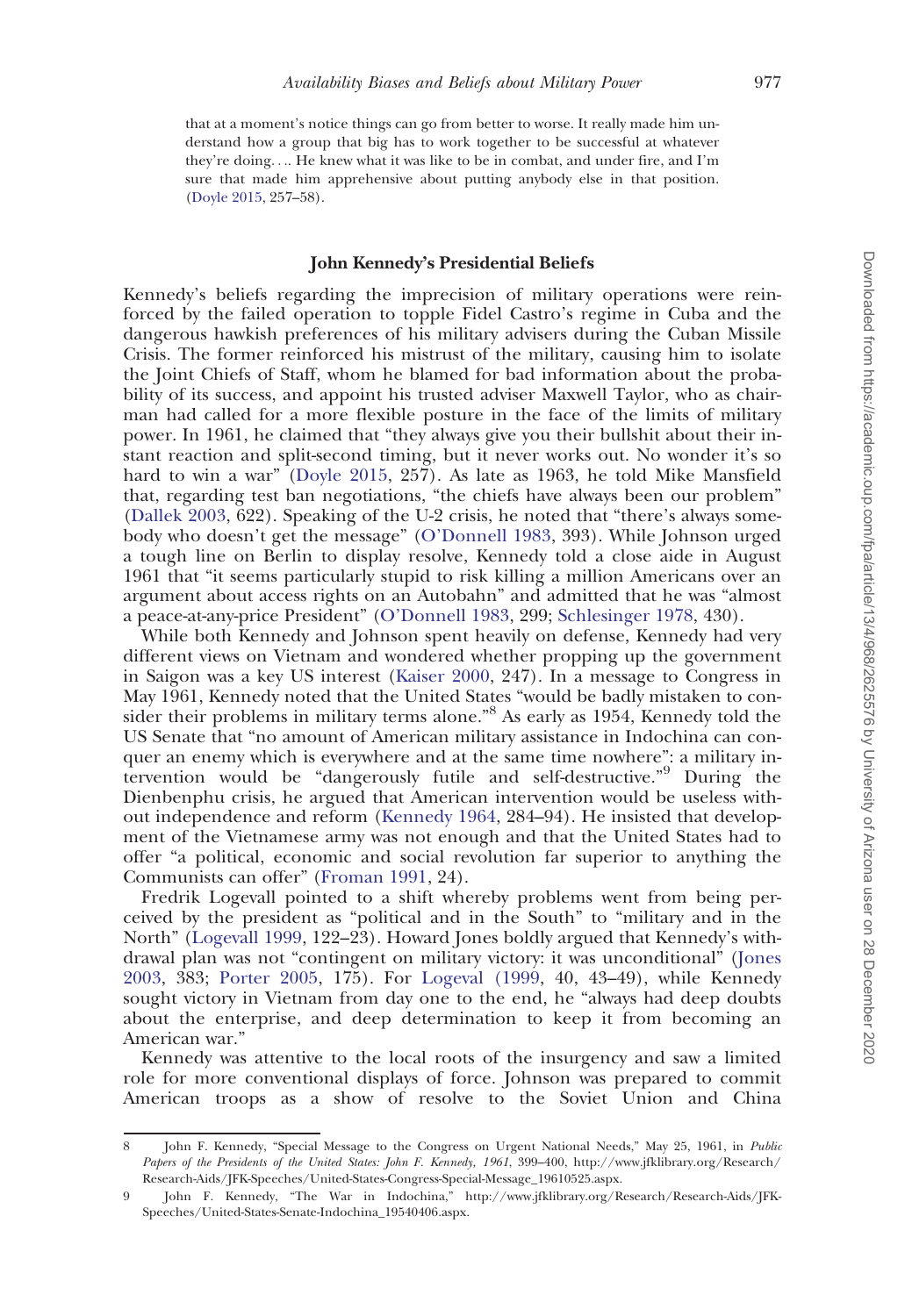independently of the pace of Saigon's domestic reforms that were themselves widely believed to be necessary for the legitimacy and autonomy of the South Vietnamese government. Kennedy viewed such reforms as necessary for a legitimate government that could stave off challenges from the North and a prerequisite for any further US troop commitments ([Logevall 1999,](#page-16-0) 398).

While Kennedy saw the Korean War as "clear aggression," he viewed Vietnam in 1961 as "more obscure and less flagrant." He said he could "make a rather strong case against intervening in an area 10,000 miles away against 16,000 guerillas with a native army of 200,000, where millions have been spent for years with no success."<sup>10</sup> Despite being informed by the outgoing Eisenhower administration that Laos was the hotspot worth focusing on, he declined to intervene there in 1961 despite repeated warnings that this would influence his reputation in Vietnam. He often resisted calls for conventional deployments and demonstrations of strength in Vietnam and ordered the preparation of counterinsurgency options designed to address the local sources of the conflict. He frequently questioned assumptions about the ability of conventional military power to stop the violence and display resolve, was often frustrated by the military's lack of experience with counterinsurgency, and refused repeated requests by the military in 1961 for combat troops in Vietnam ([Kaiser 2000](#page-16-0), 3–5). In fall 1961, he specifically instructed Walt Rostow and Maxwell Taylor when they visited Vietnam to examine not only military considerations but also political, social, and economic issues ([Kaiser](#page-16-0) [2000](#page-16-0), 102). Where Johnson frequently thought the best analogy to Vietnam was Korea, Kennedy often referred to the counterinsurgency experiences in Greece and Malaya. By early 1962, Kennedy had decided to establish a village government that would inform and allow higher authorities to fulfill village needs. $11$  Kennedy wrote to Robert McNamara in 1963 that the outcome of US efforts hinged on "important political improvement in the country" because the military effort and political situation were "closely connected in all sorts of ways."<sup>12</sup>

Would Kennedy have expanded the war after Diem's assassination if he had survived November 1963? Tom Wicker argued that a careful analysis of Kennedy's public statements leaves no doubt that he "had no plan or intention to withdraw without victory" ([Wicker 1995,](#page-17-0) 168). But the gap between Kennedy's public statements and private deliberations was striking. While the core consensual goal of postwar US foreign policy in the region was that South Vietnam could not be allowed to fall into Communist hands, there are strong grounds to argue that Kennedy was determined to withdraw after the 1964 election ([Betts and Gelb](#page-15-0) [1979](#page-15-0), 2; [Newman 1992,](#page-17-0) 322, 455–56). By 1963, he had expanded the number of Americans in Saigon from 685 when he took office to 16,700, and shifted their role from advice to operational assistance. However, in the fall, he ordered 1,000 advisers home, although this may have been primarily designed to pressure Diem into reforms. He intimated a possible total military withdrawal to advisers after the 1964 election [\(Dallek 1998](#page-15-0), 98). Roger Hilsman claimed that Kennedy told him that "he did not expect victory, and that he intended to withdraw anyway" ([Moise 2002](#page-17-0), 170; [Porter 2005](#page-17-0), 330; [Goldstein 2008,](#page-16-0) 235–36, 283). According to Richard [Reeves \(1993](#page-17-0), 660), Kennedy authorized National Security Council aide Michael Forrestal to manage "an in depth study of every possible option, including how to get out of there." Kennedy exhibited much more concern in 1963 with Laos, India, and the Middle East than Vietnam ([May, Naftali, and Zelikow 2001](#page-16-0)).

<sup>10</sup> National Security Council Meeting notes, November 15, 1961, FRUS, 1961–1963, Vol. 1, Doc. 254, [https://](https://history.state.gov/historicaldocuments/frus1961-63v01/d254) [history.state.gov/historicaldocuments/frus1961-63v01/d254](https://history.state.gov/historicaldocuments/frus1961-63v01/d254).

<sup>11</sup> Hilsman, "A Strategic Concept for South Vietnam," February 2, 1962, FRUS, 1961–1963, Vol. 2, Doc. 42; NSAM No. 111, November 22, 1961, FRUS, 1961–1963, Vol. 1, Doc. 272.

<sup>12</sup> JFK to McNamara, September 21, 1963, FRUS, 1961–1963, Vol. 4, Doc. 142. See also record of the 519th Meeting of the National Security Council, October 2, 1963, FRUS, 1961–1963, Vol. 4, Doc. 169.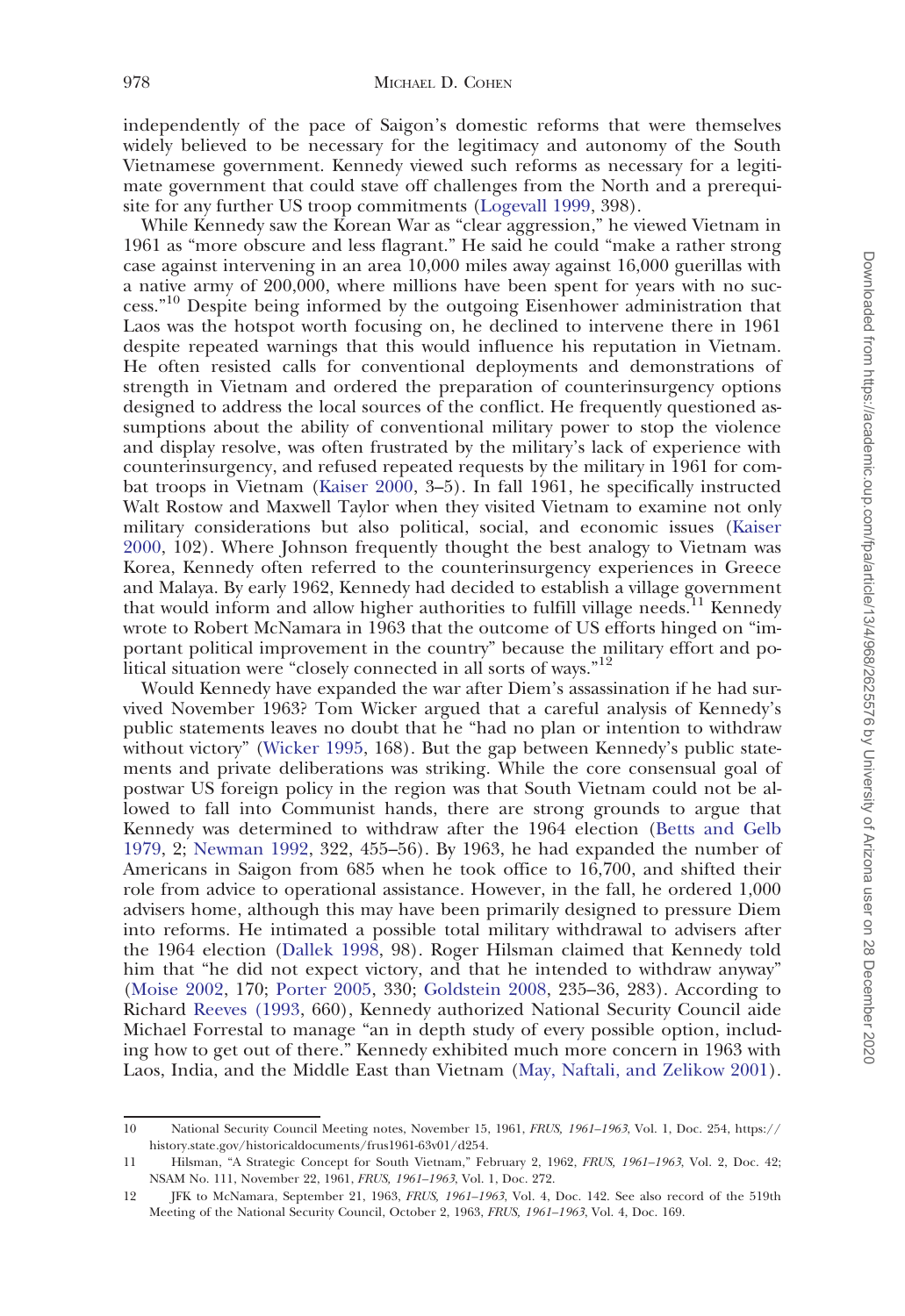During the last days of Kennedy's life, Johnson noted that Kennedy was planning to leave Vietnam and that he disagreed with this ([Blight and Lang 2005,](#page-15-0) 276).

# Lyndon Johnson's Prepresidential Beliefs

In spring 1940, Johnson was appointed lieutenant commander in the US Naval Reserve despite having "not trained a day to qualify for it" ([Dallek 2004,](#page-15-0) 48). Douglas MacArthur apparently said to Johnson, "God only knows what you're doing here" [\(Dallek 1991](#page-15-0), 237). He secured permission to participate in a combat mission, but the aircraft lost power in one engine and returned home after no more than an hour through a group of attacking Japanese fighters. He was apparently "as cool as ice." He wrote that his service was "very brief," and noted the "little part I played for a short time in learning and facing with them the problems they encounter all the time" ([Dallek 1991](#page-15-0), 241). He learned from a 1945 tour to war-torn Europe of the military chiefs' self-serving use of resources but not of the limitations of military power [\(Dallek 1991,](#page-15-0) 271). Given Johnson's lack of combat experience, the most probative evidence for the hypotheses are crises where the use of force was considered. The hypotheses expect that he should have advocated this or been deferential to military expertise and/or preferences. We see this most clearly in 1954, 1962, and throughout his presidency.

During the Dienbenphu crisis in April 1954, Johnson responded to Dulles' request for permission to use military force in Vietnam by asking about the extent of allied support for intervention. Because allied consent was not forthcoming, Congress rejected a unilateral US military gambit. Many have used this episode to argue that Johnson was opposed to and partly prevented the US use of force in Vietnam ([Dallek 1991,](#page-15-0) 444; [Logevall 1999,](#page-16-0) 22; [Wicker 1991,](#page-17-0) 202; [Khong 1992,](#page-16-0) 73, 76). But as John Prados and Elizabeth Saunders have shown, Johnson was already sympathetic to intervention. He wrote that the crucial factor was not if but "where, when and how to make a stand" and emphasised the utility of an "all out effort" and "the language of strength" ([Prados 1995,](#page-17-0) 13–16; [Saunders 2011,](#page-17-0) 144–45).

In the Cuban Missile Crisis, Johnson favored an unannounced air strike rather than the blockade, although by the end he had come around to the blockade camp. McCone wrote that "the Vice President finally agreed reluctantly but only after learning...of the support indicated by General Eisenhower" [\(McAuliffe](#page-16-0) [1992](#page-16-0), 245). Johnson's hawkishness came out most strongly during the crucial Saturday, October 27, meeting when Kennedy left the room. The group was debating the public trade of the Turkish Jupiters for the immediate inoperability and withdrawal of the Soviet missiles in Cuba. Johnson believed that attacking Cuba would overcome any credibility deficits in Turkey: "We could say, 'now we're going to come.' But we've got to hit Cuba." He worried that US inaction to the shooting down of a U-2 over Cuba would embolden Khrushchev ([May and](#page-16-0) [Zelikow 2002,](#page-16-0) 370–80, 374–75). Kennedy was acutely aware of the dangers of inadvertent escalation that such policies risked throughout the crisis. The latter justified his policy on the grounds that "what we want to do is avoid, if we can, nuclear war by escalation or imbalance.... We've got to have some degree of control" ([May and Zelikow 2002](#page-16-0), 120). There is no evidence in the extensive archival records of Johnson making any such statements about the dangers of inadvertent nuclear escalation. While Johnson was still toying with attacking Cuba as late as October 27, Kennedy dismissed this option early in the crisis. While he left the possibility of an attack on Cuba on the table after he had issued his coercive demand, Kennedy's thinking and behavior during the Cuban Missile Crisis was reflective of more complex beliefs about the utility of specific forms of coercive behavior under specific conditions and contrasted sharply with Johnson's more simplistic belief in the importance of demonstrating resolve through the use of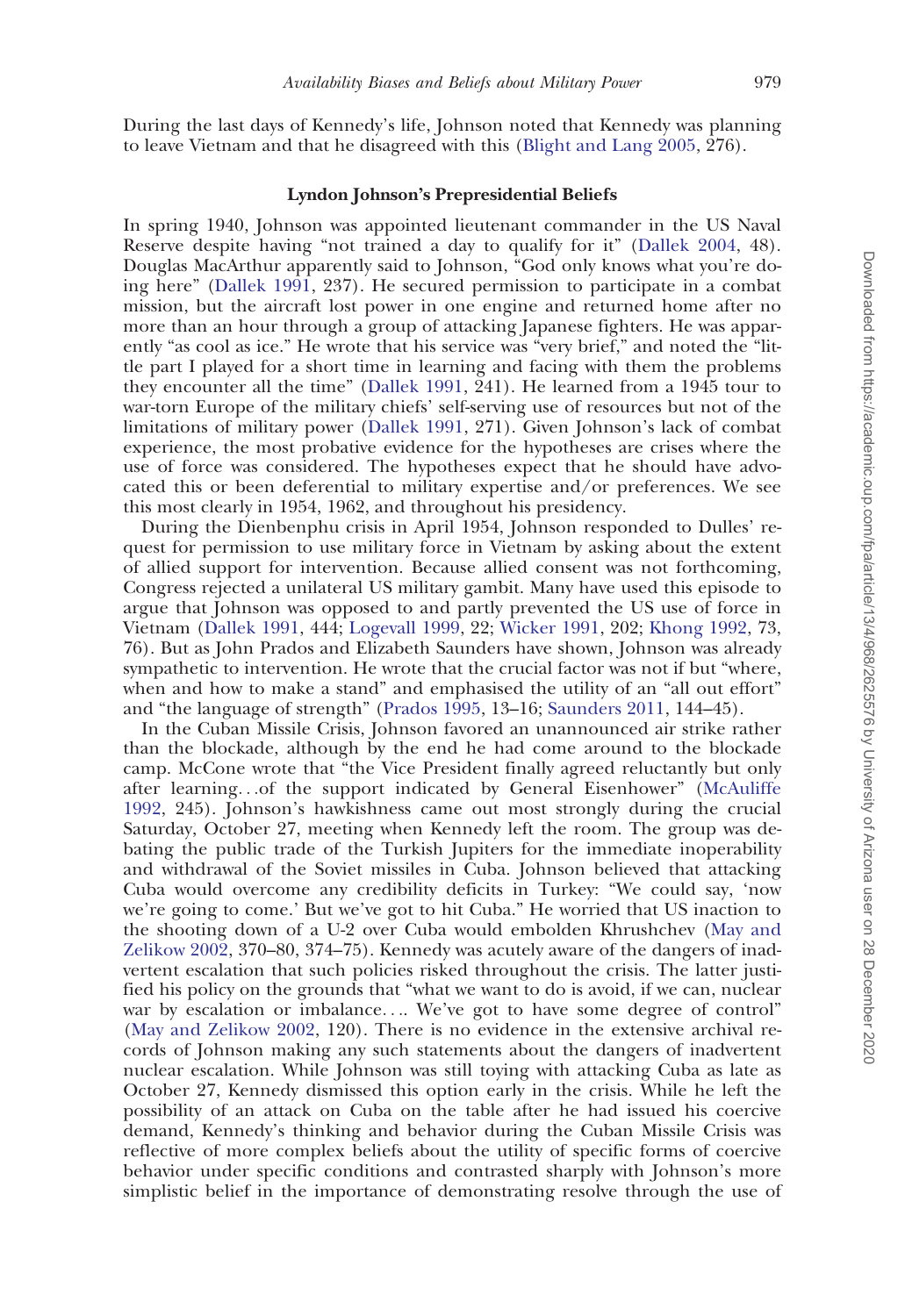force. While Johnson was heavily swayed by the military, Kennedy kept evading their requests to attack Cuba.

The 1954 and 1962 episodes are not outliers but fit Johnson's general worldview. Before the first Berlin blockade, Soviet atomic bomb test, and Communist takeover in China increased American suspicions of Stalin's intentions and exacerbated Cold War tensions, Johnson believed that amassing US military power was crucial to dealing with the Soviet Union. He consistently supported greater military spending and defense efforts ([Dallek 1991](#page-15-0), 245). He privately described the 1950 North Korean attack as part of a Soviet design for world domination [\(Dallek](#page-15-0) [1991](#page-15-0), 383–84). He wrote that "the survival of the ruling clique in Russia depends upon conflict," and that "Russia needs...and wants war" ([Dallek 1991,](#page-15-0) 383–84). After Chinese troops crossed the Yalu River and routed American forces back below the 38th parallel, Johnson proposed a full mobilization to avoid "being engulfed by a gathering darkness" [\(Dallek 1991](#page-15-0), 389). He believed in the importance of displaying resolve through the preparation and willingness to use force. In a typical formulation, he said that "it is foolish to talk of avoiding war; we are already in a war—a major war. The war in Korea is a war of Soviet Russia." He scribbled during a meeting in the 1950s that the "world looks upon us as strong power—we must not appear to be afraid—must appear to be confident—know we are going to win—totalitarian states appear strong."<sup>13</sup> Unlike Kennedy, he supported Eisenhower's intervention in Lebanon. In February 1960, he wrote that "I certainly don't believe we ought to let our guard down as long as Communism maintains its policy of world conquest and exploitation of freedom loving nations."<sup>14</sup>

Johnson stated after returning from Saigon in May 1961 that "I cannot stress too strongly the extreme importance of following up this mission with other measures, other actions, and other efforts." He told the House Foreign Affairs Committee that "we either decide that we are going to support him and support him zealously or that we are going to let South Vietnam fall.<sup>"15</sup> He argued, consistently with his beliefs about the causes of the expansion of communism and the dangers of appeasement, that "the battle against Communism must be joined in Southeast Asia with strength and determination...or the United States, inevitably, must surrender the Pacific and take up our defenses on our own shores" [\(Dallek](#page-15-0) [1998](#page-15-0), 17). He elaborated that others would infer from the fall of South Vietnam that "we don't live up to our treaties and don't stand by our friends."<sup>16</sup> He wrote to Kennedy upon returning from Berlin in August 1961 amid the second Berlin crisis that "if we failed to rise to the level of these somber events, all would be lost, for there would be no one who could remove the sense of failure created by our default."<sup>17</sup>

There is only scattered evidence of Johnson's beliefs about nuclear weapons, but very numerous are his emphases on nuclear superiority and statements that the use of conventional force to display resolve and prevent falling dominoes

<sup>13</sup> Pre-Presidential Handwriting File, LBJ–Notes, White House 1953–1959, LBJL.

<sup>14</sup> LBJ to Mrs. Evelyn Morris, Feb. 20, 1960, Senate Papers, 1949–1961, 1960, Subject Files, Foreign Relations– Cuba, January–March, LBJL.

<sup>15</sup> Statement before House Foreign Affairs Committee, June 5, 1961, VPSF, Box 11, "Proposed Statement of VP Before House Foreign Affairs Committee, June 5, 1961," folder, LBJL, 14.

<sup>16</sup> LBJ to JFK, "Mission to Southeast Asia, India and Pakistan," May 23, 1961, VPSF, Box 1, Vice-Presidential Travel, Vice President's Visit to Southeast Asia, May 9–24, 1961 (I) [1 of 2] folder, LBJL: 1–6.

<sup>17</sup> Memorandum, Vice President to President, August 21, 1961, Vice Presidential Travel, Berlin, Germany, Berlin Papers for the Vice President, p. 2, VP Security File, Box 2, LBJL. See also report by VP Johnson on his visit to Germany, August 19–20, 1961, ibid.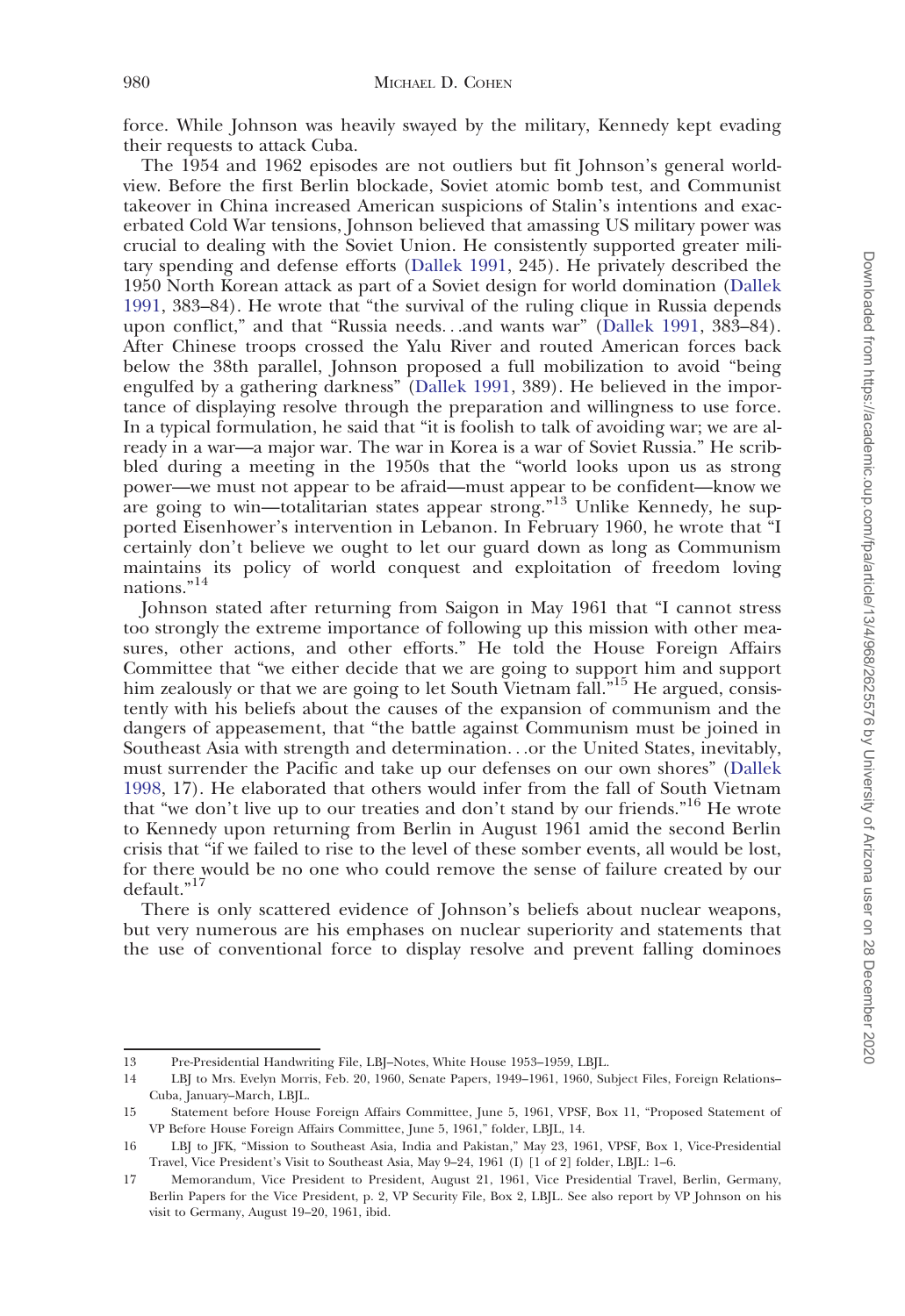remains relevant despite the possibility of escalation. In October 1961, he wrote that "we cannot allow an enemy to build up atomic superiority."<sup>18</sup> About five weeks later, he claimed that "if we refrain from all testing, we automatically give the Russians a weapons system advantage which we cannot afford to let them have."<sup>19</sup> That month he insisted that American unilateral nuclear arms reductions would be dangerous without Soviet reciprocity and repeated his belief that "we cannot allow an enemy to build up nuclear superiority" numerous times.<sup>20</sup> In March 1962, he wrote that "we cannot permit the security of this nation to be jeopardized through failure to maintain strength achieved through further development and testing."<sup>21</sup> Kennedy, on the other hand, maintained in December 1962 that "there is just a limit to how much we need. How many times do you have to hit a target with nuclear weapons?" [\(Dallek 2003,](#page-15-0) 607–8).

#### Lyndon Johnson's Presidential Beliefs

One of Johnson's first decisions as president was reversing Kennedy's decision to withdraw 1,000 troops from Vietnam and reaffirming unconditional US assistance to Saigon. Johnson never seriously challenged the assumption that perceived weakness in Vietnam would embolden Moscow and/or Beijing elsewhere ([Burke](#page-15-0) [and Greenstein 1989\)](#page-15-0). His belief that North Vietnamese aggression required a forceful response inhibited him from questioning how autonomous the Vietcong and North Vietnamese government were from Beijing and Moscow and whether his commitment to Saigon undermined the autonomy, political stability, and resolve of the South Vietnamese government. Johnson's Press Secretary, Bill Moyers, recalled him expressing recognition of the dangers in saving South Vietnam and his beliefs about the consequences of its fall: "They'll think with Kennedy dead we've lost heart...and don't mean what we say. They'll be wondering just how far they can go.... I want 'em to...whip hell out of some Communists" [\(Dallek 1998](#page-15-0), 99–100; [Wicker 1991](#page-17-0), 205).

In the first week of his presidency, Johnson told the president of the American Electric Power Company that "we've got to either get in or get out, or get off" ([Beschloss 1998](#page-15-0), 74). He was aware of the dangers but always maintained that the reputational costs of letting Saigon fall were worse than a long and costly ground war ([Beschloss 1998,](#page-15-0) 88, 95). On December 23, he defended his beliefs; he did not want "people around the world worrying about...whether we've got a weak President or a strong President" [\(Beschloss 1998,](#page-15-0) 124). Johnson's simple upbringing and concern for his Great Society program do not explain his beliefs about force: many with similar upbringings have more sophisticated beliefs, and military but not combat experience is necessary to explain why he believed he had to invade a country to save his welfare program. While one can argue that Johnson's involvement in the selection of bombing targets suggests limited faith in the military, the fact is that he authorized the bombing as his best bet that a military commitment to defend a weak and corrupt regime would deter alleged Sino-Soviet expansion. He told McNamara that "I always thought it was foolish for you to make any statements about withdrawing...but you and the President thought otherwise and I just sat silent" [\(Beschloss 1998](#page-15-0), 258).

<sup>18</sup> LBJ to Terence Grieder, October 31, 1961, VP Papers, Box 61, 1961 Subject File, Armed Services– Production, Weapons, LBJL.

<sup>19</sup> LBJ to Royal Davis, December 8, 1961, VP Papers, Box 61, 1961 Subject File, Armed Services–Production, Weapons, LBJL.

<sup>20</sup> LBJ to R. G. Smith, December 19, 1961, LBJ to James W. Hillesheim, December 19, 1961, VP Papers, Box 61, 1961 Subject File, Armed Services–Production, Weapons, LBJL.

<sup>21</sup> LBJ to Elna Van Essen, March 17, 1962, VP Papers, Box 61, 1961 Subject File, Armed Services–Production, Weapons, LBJL.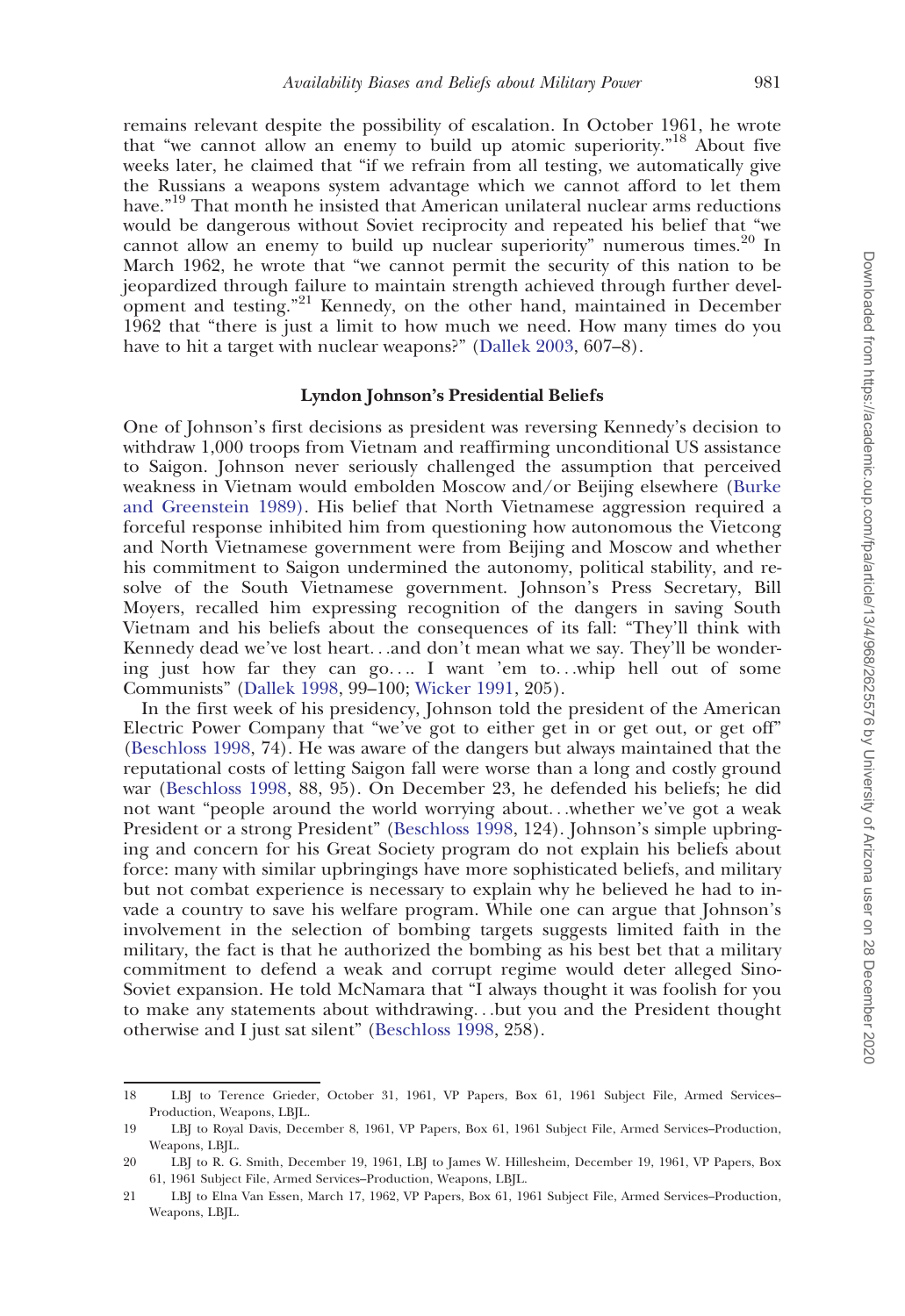In 1964, he told the chairman of the Miami Herald that leaving Vietnam would "let the dominoes start falling over." The other options would be "to fight, as we are doing" or to "sit down and agree to neutralize all of it," which was "totally impractical" [\(Beschloss 1998](#page-15-0), 214). He told his Senate mentor Richard Russell in May 1964 that "I just haven't got the nerve to do it, and I don't see any other way out of it" [\(Beschloss 1998](#page-15-0), 363–70). In June, he emphasized the importance of using force: "We can't retreat because...it'll be very dangerous to the United States to give up all of our interests in Southeast Asia.... If we show some strength, we may have a chance to hold on ([Dallek 1998](#page-15-0), 146)."

In a long conversation with McGeorge Bundy in May 1964, he questioned the value of Vietnam but claimed that "if you start running from the communists, they may just chase you right into your own kitchen" ([Beschloss 1998](#page-15-0), 370). He authorized a study that addressed "whether Malaysia will necessarily go and India'll go and how much it'll hurt our prestige if we just got out" ([Beschloss](#page-15-0) [1998](#page-15-0), 401–2). Assistant Secretary of State John McNaughton noted that Johnson's thinking on Vietnam left a large role for the use of force: "However badly [Vietnam] may go over the next 2-4 years," the United States must have "kept promises, been tough, taken risks, gotten bloodied, and hurt the enemy very badly" ([Gravel 1971](#page-16-0), 582). He claimed that "we could solve the Vietnam thing if the North Vietnamese and the Chinese really felt that we were there to stay" ([Beschloss 2001,](#page-15-0) 251). He told his advisers on July 21, 1965, that "we know it is dangerous and perilous, but the big question is, can it be avoided?" [\(Khong 1992,](#page-16-0) 124). Johnson ultimately sought not territorial expansion but the demonstration of his resolve to not allow Hanoi to forcefully unify Vietnam. But the only way to do this was a muscular US unilateral military effort.

## Conclusion

The historical record confirms the above hypotheses. Throughout the Dienbenphu crisis, Cuban Missile Crisis, and Vietnam War, Johnson's beliefs remained consistent: he adhered to the relatively simple belief that the mobilization and use of military power would have strong effects throughout the world, or at least was the best bet to achieve US security. He believed in mobilizing and entering conflicts to display resolve and believed that the Soviet Union and China would be deterred only by such uses of force. Kennedy, on the other hand, adhered to a more complex view about military power throughout his political career. Influenced by combat in the Pacific War, he was more skeptical of military interventions and believed that displays and uses of military power had a limited and mixed role, especially in Vietnam because the root of the conflict lay in the illegitimacy of the South Vietnamese government. He believed that establishing a reputation to Hanoi, Beijing, and Moscow of resolve to prevent the fall of Saigon through displays and uses of military power was unnecessary, unlikely to substantially change the status quo, and possibly counterproductive. This variation in beliefs cannot be written off to backgrounds or domestic politics.

While the literature on leaders and their beliefs has shown that they matter, this paper has moved beyond this question and addressed which experiences cause what beliefs. The paper showed that it is possible to operationalize leaders' beliefs as the dependent rather than independent variable and use indicators that are measurable. It outlined a causal mechanism that specified how variation in personal military experience causes variation in beliefs about military power. One's personal experiences with the military can, if one has not been involved in combat, lead to dangerous beliefs about military power that can make a country war-prone. Experience with combat can, at least in democracies, make a leader believe that the use of military force has mixed effects and is no cure-all to a nation's security challenges. Johnson and Kennedy were both influenced by World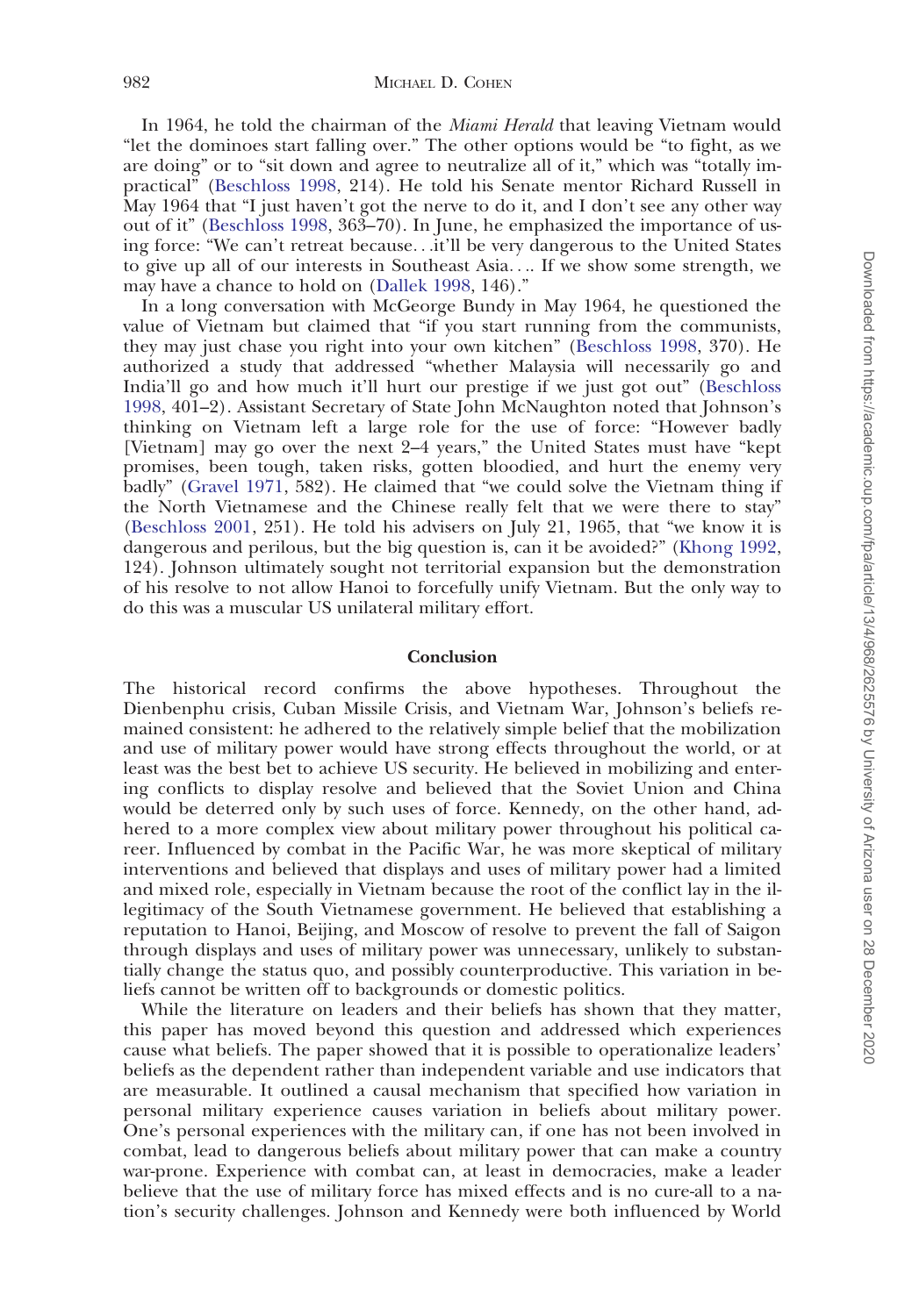<span id="page-15-0"></span>War II, but Johnson did not experience military combat. This profoundly influenced his beliefs about military power. Direct experiences with military power are a much stronger predictor of beliefs about it than an otherwise highly probative nation's last war and can explain variation in beliefs more extensively documented elsewhere ([Saunders 2011\)](#page-17-0).

Further research should provide additional tests of the hypotheses by examining decisions to intervene in ongoing wars. Further research should also move beyond looking at combat experience in binary terms, addressing whether higher levels of what types of combat experience influence beliefs about military power, and whether sufficiently high levels of combat experience can moderate the conflict-inducing effects of autocratic regimes. A career in the military should lead to more conflict aversion than shorter combat stints: perhaps Dwight Eisenhower was more conflict averse than John Kennedy, controlling for the external environment during their presidencies. Better specifying causal mechanisms between types of combat experience and beliefs and foreign policies will allow better models of international conflict onset.

Combat experience is very cognitively accessible and teaches leaders about the complexity of military operations and their limited role in addressing national security concerns. Leaders who have military but not combat experience are much more likely to view military power as a silver bullet, believing that displays of force and demonstrations of resolve are necessary and sufficient to address security challenges. Democratic publics should be aware of the significant impact of this variation in military experience when they vote. Decision makers should factor other leaders' military backgrounds into the foreign policymaking process.

#### References

- BALLARD, ROBERT, AND MICHAEL MORGAN. 2002. Collision with History: The Search for John F. Kennedy's PT109. Washington DC: National Geographic Society.
- BESCHLOSS, MICHAEL R. 1998. Taking Charge: The Johnson White House Tapes, 1963–1964. New York: Simon and Schuster.
- ———. 2001. Reaching for Glory: Lyndon Johnson's Secret White House Tapes, 1964–1965. New York: Simon and Schuster.
- BETTS, RICHARD, AND LESLIE H. GELB. 1979. The Irony of Vietnam: The System Worked. Washington DC: Brookings Institute Press.
- BLIGHT, JAMES G., AND JANET LANG. 2005. Fog of War: Eleven Lessons from the Life of Robert S. McNamara. Lanham, MD: Rowman and Littlefield.
- BROOKS STEPHEN G., AND WILLIAM WOHLFORTH. 2008. World Out of Balance: International Relations and the Challenge of American Primacy. Princeton, NJ: Princeton University Press.
- BROWN MICHAEL E. SEAN LYNN-JONES, AND STEVEN E. MILLER, eds. 1996. Debating the Democratic Peace. Cambridge, MA: MIT Press.
- BUENO, DE MESQUITA BRUCE, JAMES D. MORROW, RANDOLPH M. SIVERSON, AND ALASTAIR SMITH. 1999. "An Institutional Explanation of the Democratic Peace." American Political Science Review 93: 791–807.
- BURKE, JOHN P., AND FRED I. GREENSTEIN. 1989. How Presidents Test Reality, Decisions on Vietnam, 1954 and 1965. New York: Russell Sage.
- BYMAN, DANIEL, AND KENNETH M. POLLACK. 2001. "Let Us Now Praise Great Men: Bringing the Statesman Back In." International Security 25: 107-46.
- CAHAN, WILLIAM. 1992. No Stranger to Tears. New York: Random House.
- CRESCENZI, MARK J. C. 2007. "Reputation and Interstate Conflict." American Journal of Political Science 51: 382–96.
- DALLEK, ROBERT. 1991. Lone Star Rising: Lyndon Johnson and his Times, 1908–1960. New York: Oxford University Press.
- ———. 1998. Flawed Giant: Lyndon Johnson and His Times, 1961–1973. New York: Oxford University Press.
	- ———. 2003. An Unfinished Life: John F. Kennedy, 1917–1963. New York: Little, Brown and Company.

———. 2004. Lyndon B. Johnson: Portrait of a President. New York: Oxford University Press.

DONOVAN, ROBERT J. 2001. PT 109: John F. Kennedy in World War II. New York: McGraw Hill.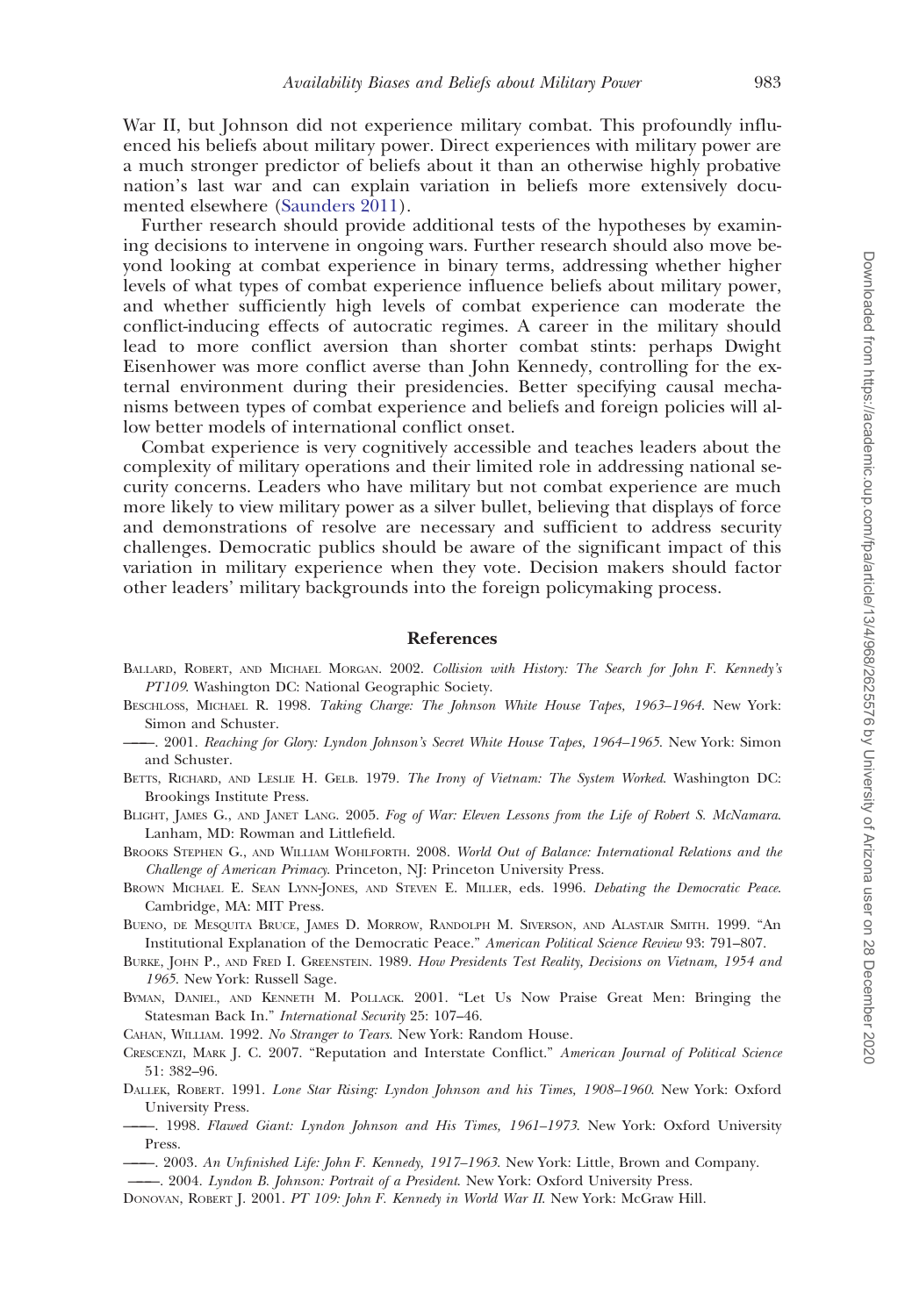<span id="page-16-0"></span>DOYLE, WILLIAM. 2015. PT 109. New York: HarperCollins.

- FINUCANE, MELISSA L., ALI ALHAKAMI, PAUL SLOVIC, AND STEPHEN M. JOHNSON. 2000. "The Affect Heuristic in Judgements of Risks and Benefits." Journal of Behavioral Decision Making 13: 1–17.
- FISKE, SUSAN T., AND SHELLEY E. TAYLOR. 2008. Social Cognition: From Brains to Culture. New York: McGraw-Hill.
- FROMAN, MICHAEL B. 1991. The Development of the Idea of Détente. London: Palgrave Macmillan.
- GELPI, CHRISTOPHER, AND PETER D. FEAVER. 2002. "Speak Softly and Carry a Big Stick? Veterans in the Political Elite and the American Use of Force." American Political Science Review 96: 779–93.
- GOEMANS, HEIN, AND GIACOMO CHIOZZA. 2011. Leaders and International Conflict. New York: Cambridge University Press.
- GOLDGEIER, JAMES M. 1994. Leadership Style and Soviet Foreign Policy: Stalin, Khrushchev, Brezhnev, Gorbachev. Baltimore: Johns Hopkins University Press.
- GOLDSTEIN, GORDON. 2008. Lessons in Disaster: McGeorge Bundy and the Path to War in Vietnam. New York: Times Books.
- GRAVEL, MIKE. 1971. The Pentagon Papers: The Defense Department History of United States Decisionmaking on Vietnam, Vol. 3. Boston, MA: Beacon Press.
- HAMILTON, NIGEL. 1992. *J.F.K.: Reckless Youth*. New York: Random House.
- HOROWITZ, MICHAEL C., AND ALLAN C. STAM. 2014. "How Prior Military Experience Influences the Future Military Behavior of Leaders." International Organization 68: 527–59.
- JANOWITZ, MORRIS. 1960. The Professional Soldier: A Social and Political Portrait. New York: Free Press.
- JERVIS, ROBERT. 1976. Perception and Misperception in International Politics. Princeton, NJ: Princeton University Press.
- -. 2006. "Understanding Beliefs." Political Psychology 27: 641–63.
- -. 2013. "Do Leaders Matter and How Would We Know?" Security Studies 22: 153-79.
- JOHNSON, DOMINIC D. P., AND DOMINIC TIERNEY. 2011. "The Rubicon Theory of War: How the Path to Conflict Reaches the Point of No Return." International Security 36: 7–40.
- JONES, HOWARD. 2003. Death of a Generation: How the Assassinations of Diem and JFK Prolonged the Vietnam War. Oxford: Oxford University Press.
- KAHNEMAN, DANIEL. 2011. Thinking, Fast and Slow. New York: Farrar, Straus and Giroux.
- KAHNEMAN, DANIEL, AND AMOS TVERSKY. 1982. "Availability: A Heuristic for Judging Frequency and Probability." In Judgment Under Uncertainty: Heuristics and Biases, edited by Kahneman Daniel, Slovic Paul, Tversky Amos, 163–78. Cambridge: Cambridge University Press.
- KAISER, DAVID. 2000. American Tragedy: Kennedy, Johnson, and the Origins of the Vietnam War. Belknap and Cambridge: Harvard University Press.
- KENNEDY, ANDREW. 2012. The International Ambitions of Mao and Nehru: National Efficacy Beliefs and the Making of Foreign Policy. New York: Cambridge University Press.
- KENNEDY, JOHN F. 1964. A Compilation of Statements and Speeches Made During his Service in the United States Senate and House of Representatives. Washington DC: US Government Printing Office.
- KHONG, YUEN FOONG. 1992. Analogies at War: Korea, Munich, Dien Bien Phu and the Vietnam Decisions of 1965. Princeton, NJ: Princeton University Press.
- KHRUSHCHEV SERGEI. 2000. Nikita Khrushchev and the Creation of a Superpower, translated by Benson Shirley. University Park, PA: Pennsylvania State University Press.
- -. ed. 2007. Memoirs of Nikita Khrushchev, vol. 3: Statesman, 1953-1964, translated by George Shriver and Stephen Shenfield. University Park, PA: Pennsylvania University Press.
- LARSON, DEBORAH W. 1985. Origins of Containment: A Psychological Explanation. Princeton, NJ: Princeton University Press.
- LEVY, JACK. 1994. "Learning and Foreign Policy: Sweeping a Conceptual Minefield." International Organization 48: 279–312.
- LEVY, JACK S., AND WILLIAM R. THOMPSON. 2010. "Balancing on Land and at Sea: Do States Ally Against the Leading Global Power?" International Security 35: 7–43.
- LOGEVALL, FREDRIK. 1999. Choosing War: The Lost Chance for Peace and the Escalation of War in Vietnam. Berkeley, CA: University of California Press.
- "Long Pacific War Seen by Lt. John F. Kennedy." Boston Globe. February 13, 1944.
- "Long Pacific War Seen by Lt. John F. Kennedy." Chicago Herald American. April 28, 1945.
- MAY, ERNEST R., AND PHILIP D. ZELIKOW, eds. 2002. The Kennedy Tapes: Inside the White House During the Cuban Missile Crisis. New York: W.W. Norton.
- MAY, ERNEST, TIMOTHY NAFTALI, AND PHILIP D. ZELIKOW, eds. 2001. The Presidential Recordings: John F. Kennedy: Volumes 1–3, The Great Crises. New York: Norton.
- MCAULIFFE, MARY S., ed. 1992. CIA Documents on the Cuban Missile Crisis. Washington, DC: Diane Pub. Co.